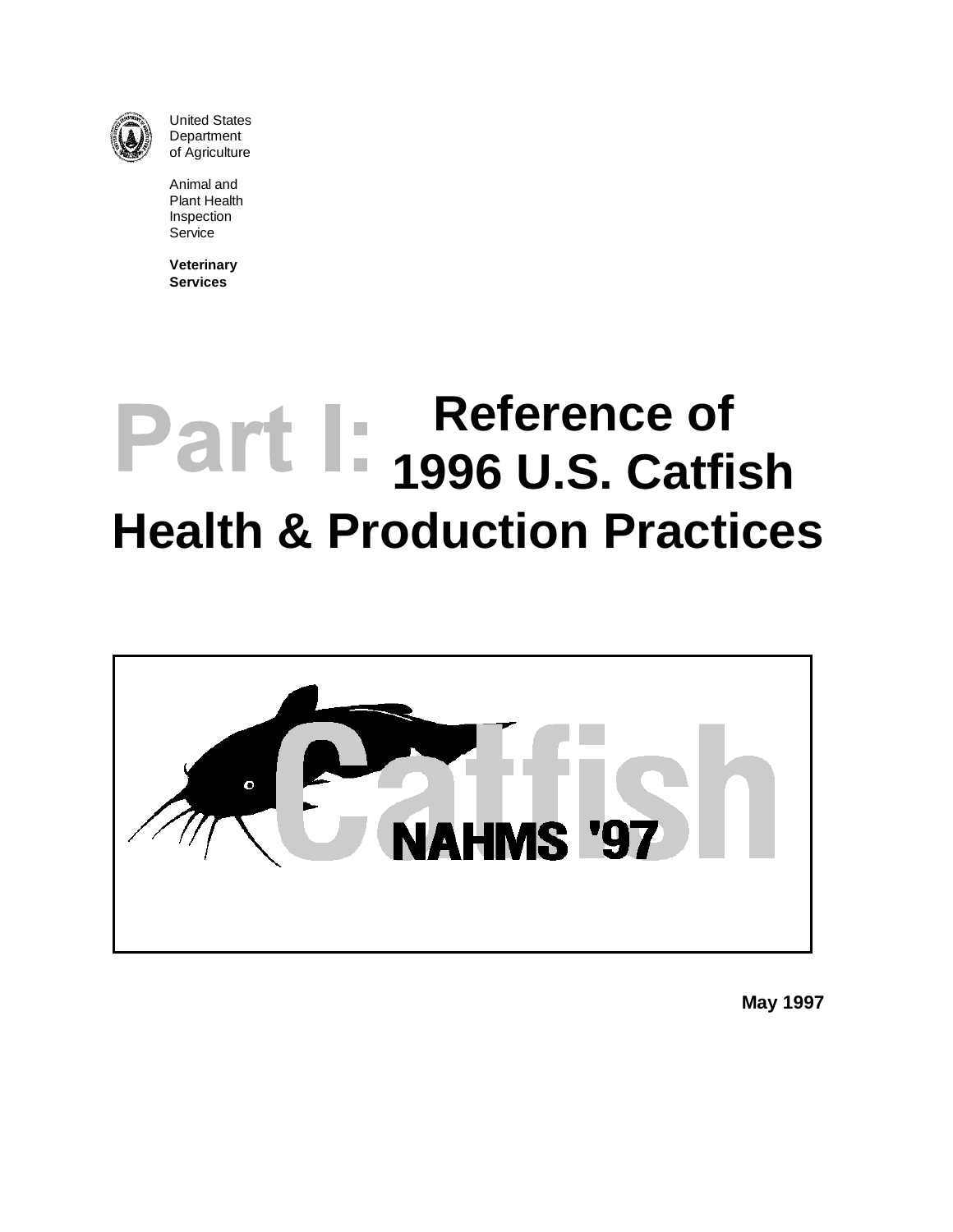#### **Acknowledgments**

This report has been prepared from material received and analyzed by the U.S. Department of Agriculture (USDA), Animal and Plant Health Inspection Service (APHIS), Veterinary Services (VS).

The Catfish '97 study was a cooperative effort between State and Federal agricultural statisticians, animal health officials, university researchers, and extension personnel. We want to thank the National Agricultural Statistics Service (NASS) enumerators who contacted the operations and collected the data for their hard work and dedication to the National Animal Health Monitoring System (NAHMS).

The roles of the producer and NASS enumerator were critical in providing quality data for Catfish '97 reports. All participants are to be commended for their efforts, particularly the producers whose voluntary efforts made the study possible.

Dr. Nora Wineland, NAHMS Program Leader

\_\_\_\_\_\_\_\_\_\_\_\_\_\_\_\_\_\_\_\_\_\_\_\_\_\_\_\_\_\_\_\_\_\_\_\_\_\_\_\_\_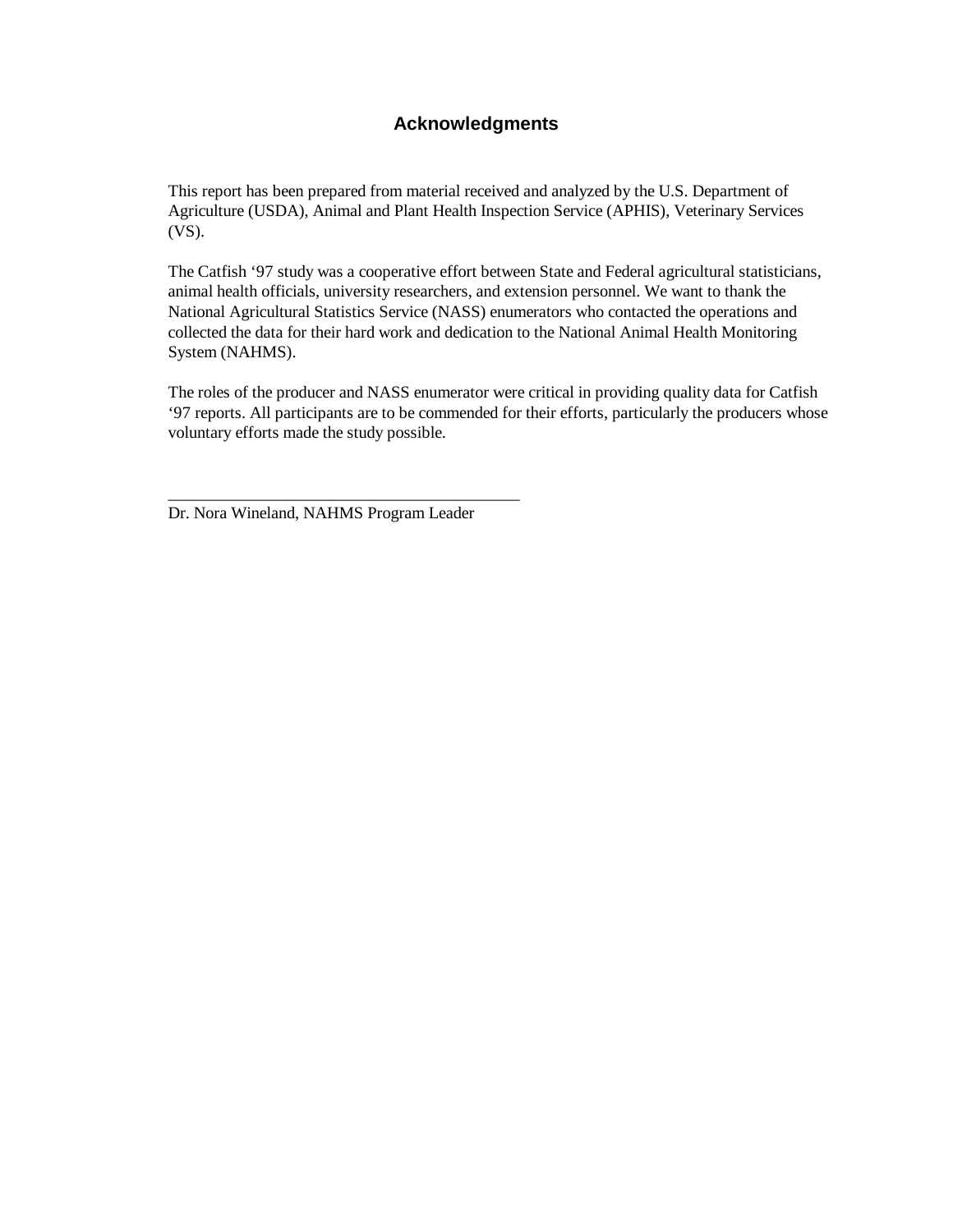#### **Table of Contents**

| A. Population estimates for the four states surveyed with National comparisons  16 |  |
|------------------------------------------------------------------------------------|--|
|                                                                                    |  |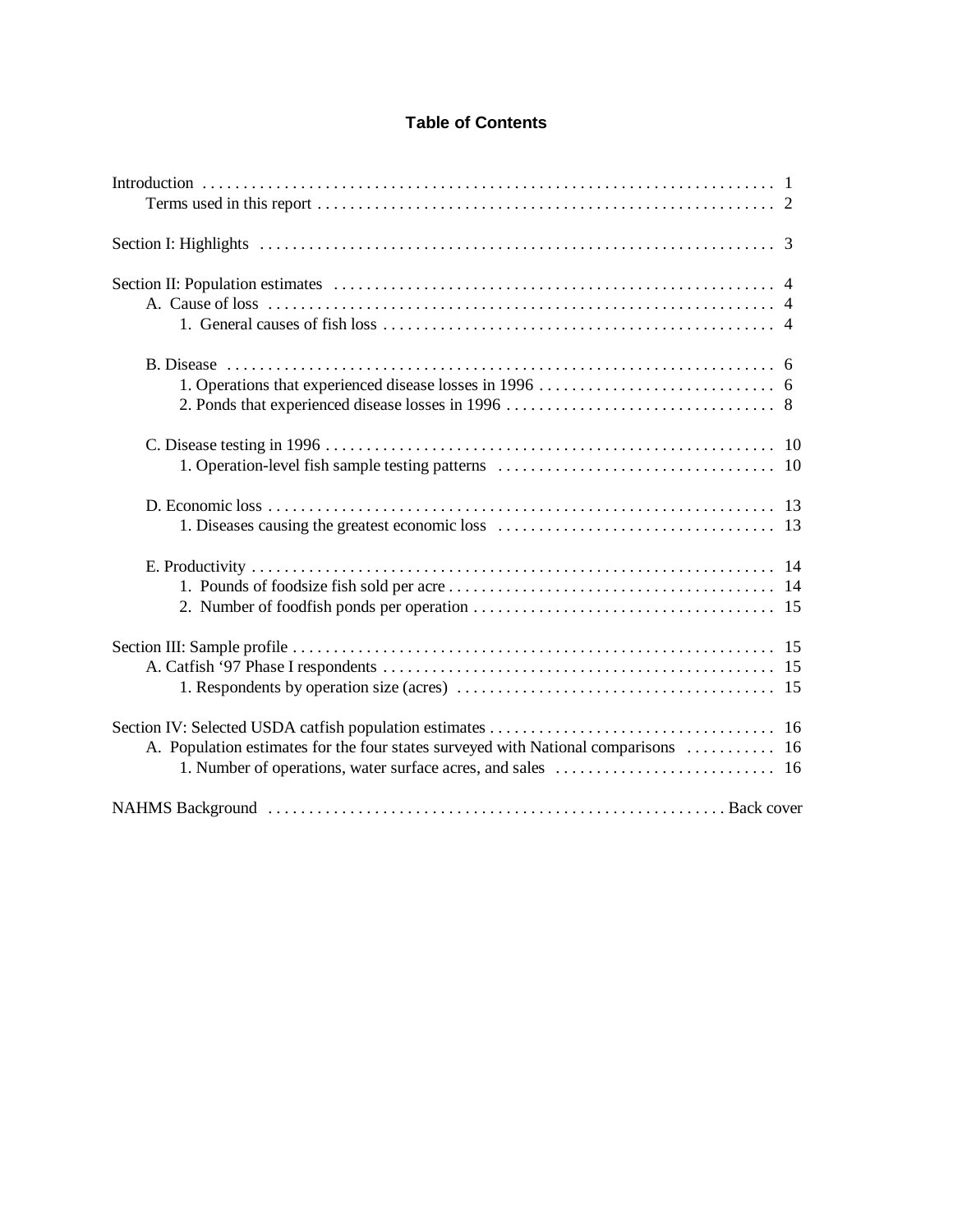The National Animal Health Monitoring System (NAHMS) undertook the Catfish '97 Study to provide the industry with information regarding catfish health and management practices at the national level for education and research. This report is the first release in a series documenting Catfish '97 results.

Catfish '97 is the first NAHMS study of the catfish industry. Four states, Alabama, Arkansas, Louisiana, and Mississippi, were selected to be included in the study. These four states represented 95.9 percent of the total national catfish sales in 1996 and 93.5 percent of the water surface acres to be used for catfish production from January 1 through June 30, 1997. These four states accounted for 68.6 percent of all catfish operations on January 1, 1997.

NAHMS is sponsored by the USDA:APHIS:Veterinary Services (VS). VS collaborated with the USDA's National Agricultural Statistics Service (NASS) to implement a two-part study of foodsize fish producers in the four selected states. During the first part of the study, from January 1 through January 17, 1997, NASS enumerators attempted to contact all known producers either by phone or through a personal visit. There were 571 respondents from the four states surveyed (Alabama n=129, Arkansas n=117, Louisiana n=71, Mississippi n=254) with an overall response rate of 65.6 percent. In April 1997, NASS again contacted a subsample of these foodsize fish producers to participate in the second phase of the project.

This report focuses on aspects of disease and production of foodsize fish. The second phase of the study will describe management practices. Results will be disseminated in a separate report. Data from both phases will be linked to examine relationships between animal health and management practices.

For questions about this report or other Catfish '97 related topics, please contact:

Centers for Epidemiology and Animal Health USDA:APHIS:VS, attn. NAHMS 555 South Howes Fort Collins, CO 80521 E-mail: NAHMS\_INFO@aphis.usda.gov

### Web Page: http://www.aphis.usda.gov/vs/ceah/cahm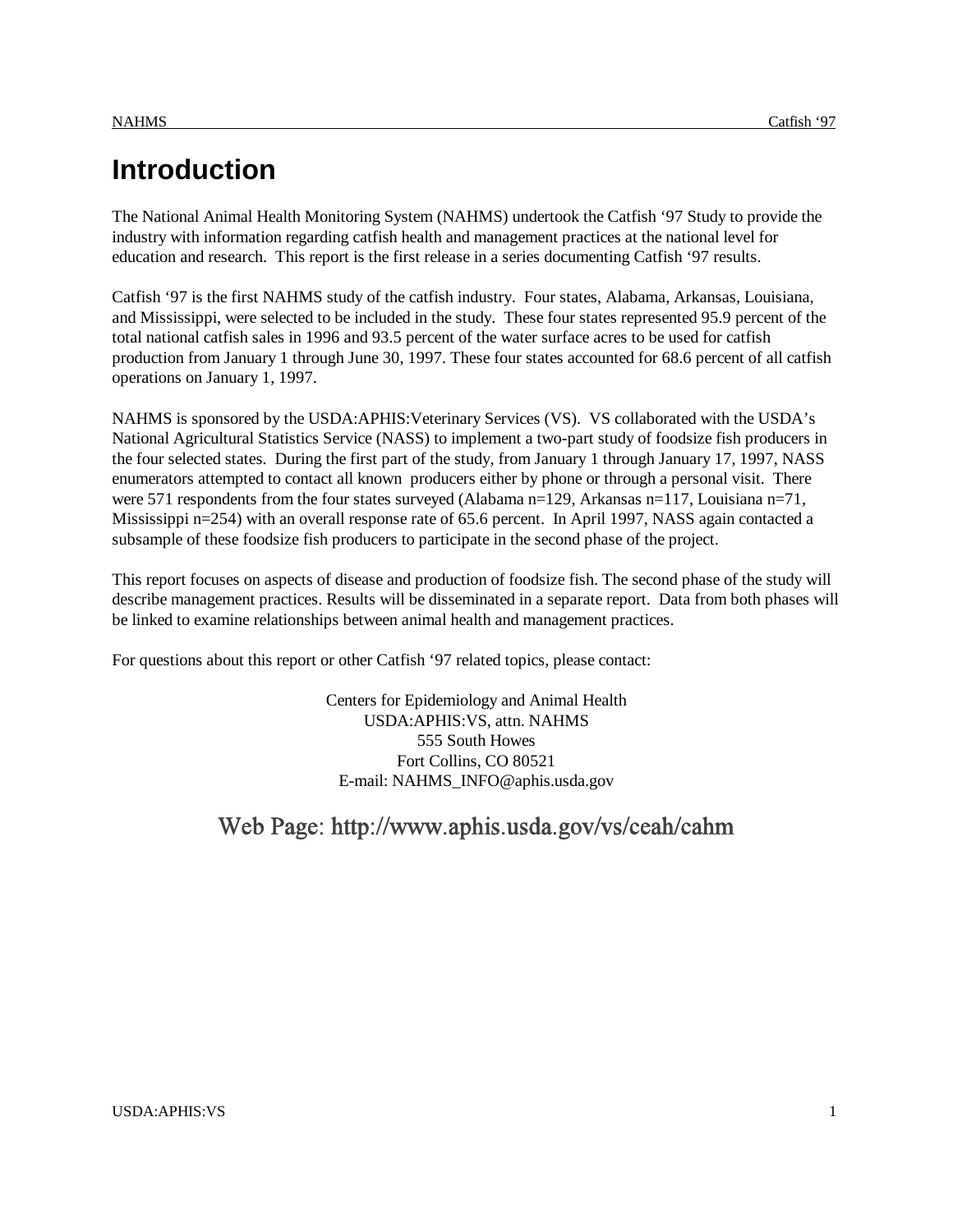#### **Terms Used in this Report**

- **Diseases**: **Anemia**: white lip disease.
- **CCV**: channel catfish virus.
- **ESC/Col**: enteric septicemia of catfish and columnaris (*Edwardsiella ictaluri* and *Flexibacter columnaris.*)<sup>1</sup>
- **Ich**: *Ichthyophthirius multifilis*.
- **PGD**: proliferative gill disease.
- **Winter kill** (fungus): winter mortality syndrome, external fungus infections, Winter saprolegniosis.

**Foodfish**: any fish ultimately directed to processing.

**Foodsize**: fish weighing over 3/4 lb., excluding broodstock.

**Greatest economic loss**: producer-perceived economic loss during the previous 3 years due to a specific disease.

**Losses**: producer-estimated percent of fish loss.

**Operation average:** the average value for all operations; a single value for each operation is summed over all operations reporting divided by the number of operations reporting.

**Operation size**: each reporting operation was classified into one of four size groups based on water surface acres to be used for foodsize fish production from January 1 through June 30, 1997.

**Outbreak**: individual episodes of apparent disease problems.

**Population estimates**: averages and proportions are weighted to represent the population. Most of the estimates in this report are provided with a measure of variability called the *standard error* and denoted by  $(\pm)$ . In graph #999a<sup>2</sup> at right, chances are 95 out of 100 that the interval created by the estimate plus or minus two standard errors will contain the true population value. In the example at right, an estimate of 7.5 with a standard error of  $\pm 1.0$ results in a range of 5.5 to 9.5 (two times the standard error above





and below the estimate.) The second estimate of 3.4 shows a standard error of  $\pm$  0.3 results with a range of 2.8 and 4.0.

**Sample profile**: information that describes characteristics of the reporting operations from which Catfish '97 data were collected.

**Standard error**: see population estimates above.

 $1$  ESC and Columnaris were combined in the questionnaire to aid recall by producers. All ESC and Columnaris estimates were necessarily combined.

 $2$  Identification numbers are assigned to each graph in this report for public reference.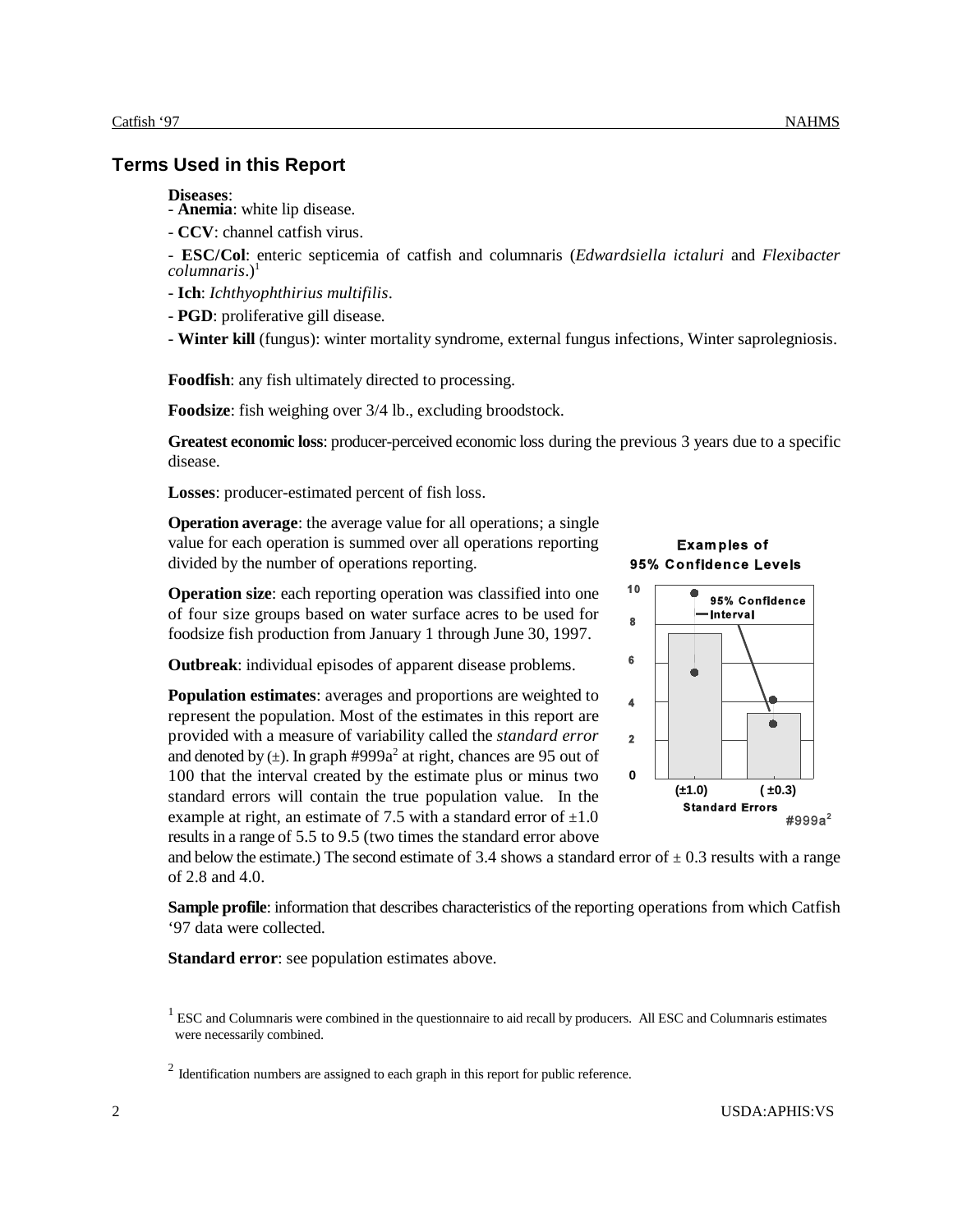## **Section I: Highlights**

- The primary cause of losses was disease (45.4 percent of all losses), followed by wildlife (37.4 percent), low dissolved oxygen (12.1 percent), and other/unknown causes (5.1 percent). (Page 4)
- Just above 78 percent (78.1) of all operations reported Enteric Septicemia (ESC)/Columnaris infection. Winter kill infection was the second most reported disease problem (35.8 percent). Proliferative Gill Disease was the third most reported disease (19.8 percent). Percentages of operations reporting these disease problems increased as operation size increased. Percent of operations that experienced losses from Ich, Channel Catfish Virus (CCV), and "other" causes, were all relatively low. (Page 6)
- ESC/Columnaris, winter kill, and PGD caused moderate to severe losses (average losses estimated at 200 or more pounds) on 54.0 percent, 19.2 percent, and 12.5 percent of all operations. (Page 7)
- Slightly over forty-two percent (42.1) of all ponds had reported problems with ESC/Columnaris infection. Winter kill infection was reported in 21.0 percent of all ponds while PGD infection was reported in 5.3 percent of all ponds. (Page 8)
- ESC/Columnaris, winter kill, and PGD caused average losses per outbreak in the moderate to severe categories (losses estimated at 200 or more pounds) of 30.0, 11.4, and 3.4 percent of all ponds respectively. (Page 8)
- A majority (54.1 percent) of operations that reported experiencing disease losses did not submit any samples for disease testing to state, Federal, or university laboratories in 1996. The percent of operations that did submit to such laboratories varied by disease with CCV and winter kill submitted relatively infrequently (20.7 and 27.5 percent of the operations that experienced losses from the disease). PGD and "other" diseases were submitted relatively frequently to laboratories (57.7 and 57.3 percent of operations that experienced loss). (Pages 10-11)
- ESC/Columnaris was cited most often (70.2 percent of all operations) as the disease that caused the greatest economic loss over the previous 3 years. "Other/unknown" causes, winter kill, and PGD were the next most frequently cited diseases causing the greatest economic loss (13.8, 6.4, and 6.4 percent of all operations). (Page 13)
- Foodfish sales per surface acre of foodfish ponds averaged 3,775 pounds per acre with the highest values found on larger operations. Operations with small average pond size (less than 5 acres) and very large average pond size (over 20 acres) had the lowest production averages. (Page 14)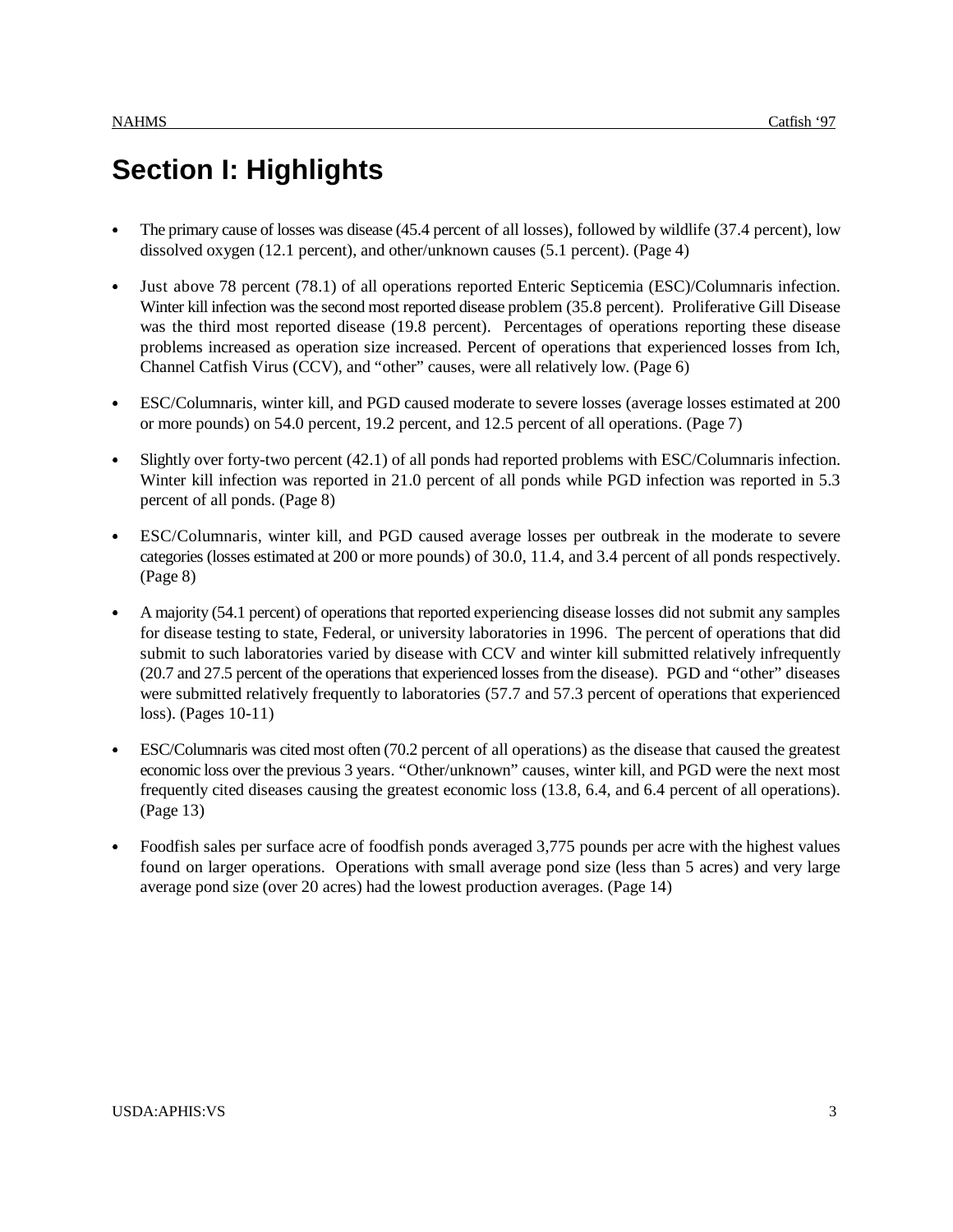## **Section II: Population Estimates**

#### **A. Cause of loss**

- 1. General causes of fish losses
	- a. Percent of all losses by cause:

|                      |                          | Percent of Losses     |                   |                       |  |  |  |  |  |  |  |  |
|----------------------|--------------------------|-----------------------|-------------------|-----------------------|--|--|--|--|--|--|--|--|
| Cause of Loss        | <b>Operation Average</b> | <b>Standard Error</b> | Weighted by Sales | <b>Standard Error</b> |  |  |  |  |  |  |  |  |
| Wildlife             | 37.4                     | $(\pm 1.0)$           | 32.9              | $(\pm 1.3)$           |  |  |  |  |  |  |  |  |
| <b>Disease</b>       | 45.4                     | $(\pm 1.0)$           | 49.2              | $(\pm 2.0)$           |  |  |  |  |  |  |  |  |
| Low dissolved oxygen | 12.1                     | $(\pm 0.7)$           | 12.3              | $(\pm 0.9)$           |  |  |  |  |  |  |  |  |
| Other known /Unknown | 5.1                      | $(\pm 0.6)$           | 5.6               | $(\pm 0.8)$           |  |  |  |  |  |  |  |  |
| Total (all losses)   | 100.0                    |                       | 100.0             |                       |  |  |  |  |  |  |  |  |

#### Percent of All Fish Losses by Cause



#3451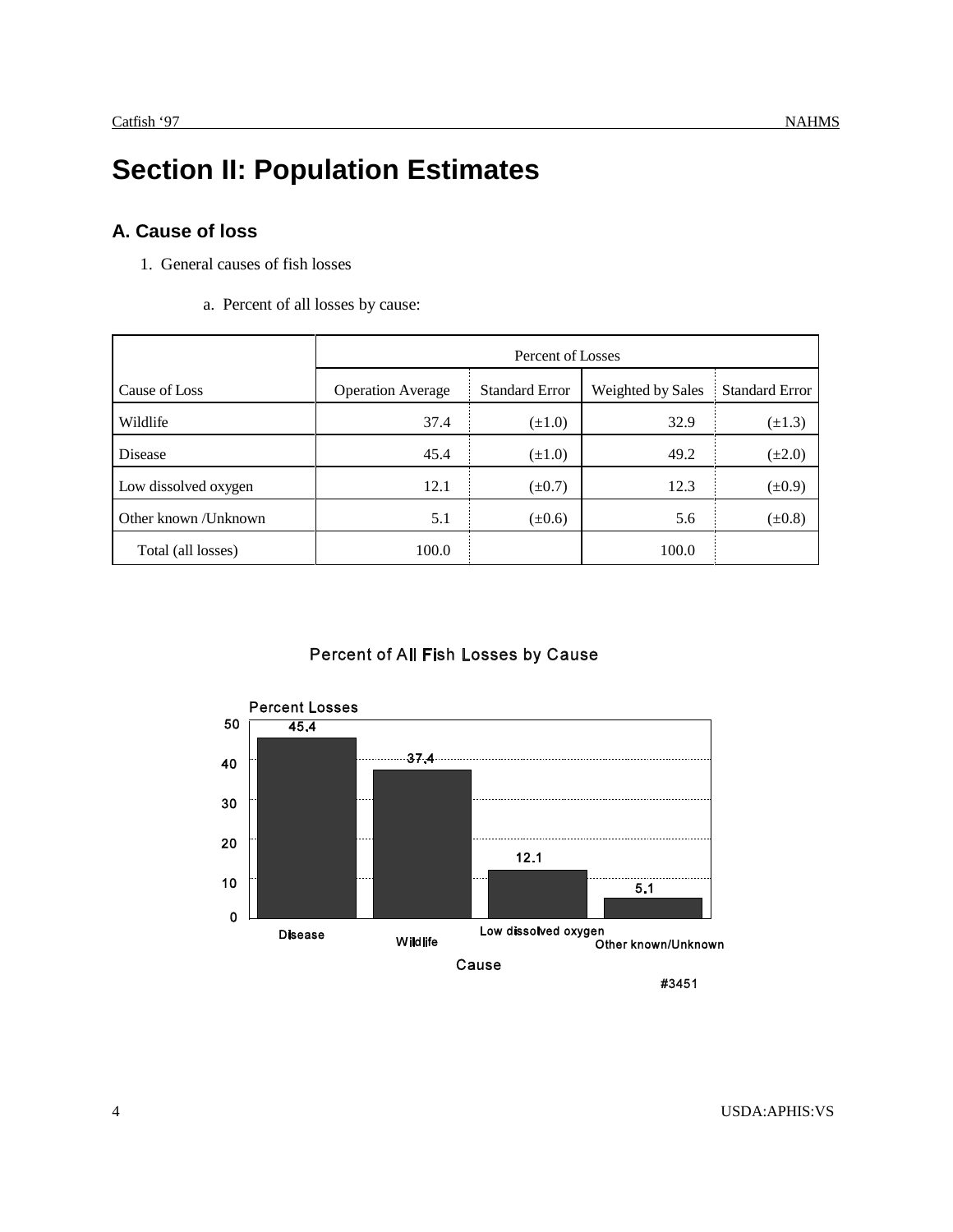|                         |        |                   |       | <b>Operation Size (Acres)</b> |              |                   |                  |                          |       |                   |
|-------------------------|--------|-------------------|-------|-------------------------------|--------------|-------------------|------------------|--------------------------|-------|-------------------|
| Cause of Loss           | $1-19$ | Standard<br>Error | 20-49 | Standard<br>Error             | $50-$<br>149 | Standard<br>Error | $150$ or<br>More | <b>Standard</b><br>Error | All   | Standard<br>Error |
| Wildlife                | 41.4   | $(\pm 3.6)$       | 39.4  | $(\pm 2.4)$                   | 36.7         | $(\pm 1.6)$       | 34.2             | $(\pm 1.2)$              | 37.4  | $(\pm 1.0)$       |
| <b>Disease</b>          | 33.9   | $(\pm 3.5)$       | 44.7  | $(\pm 2.4)$                   | 50.1         | $(\pm 1.8)$       | 48.2             | $(\pm 1.2)$              | 45.4  | $(\pm 1.0)$       |
| Low dissolved oxygen    | 13.6   | $(\pm 2.6)$       | 13.5  | $(\pm 2.0)$                   | 9.9          | $(\pm 1.0)$       | 12.1             | $(\pm 0.8)$              | 12.1  | $(\pm 0.7)$       |
| Other known/<br>Unknown | 11.1   | $(\pm 2.6)$       | 2.4   | $(\pm 0.9)$                   | 3.3          | $(\pm 0.9)$       | 5.5              | $(\pm 0.6)$              | 5.1   | $(\pm 0.6)$       |
| Total<br>(all losses)   | 100.0  |                   | 100.0 |                               | 100.0        |                   | 100.0            |                          | 100.0 |                   |

#### b. Operation average percent of all losses by cause and operation size:

c. Percent of operations by percent of losses and cause of loss:

|                                                                                                                           |             |                   |             |                   | <b>Percent Operations</b> |                   |                   |                   |       |
|---------------------------------------------------------------------------------------------------------------------------|-------------|-------------------|-------------|-------------------|---------------------------|-------------------|-------------------|-------------------|-------|
|                                                                                                                           |             |                   |             |                   | Percent of Losses         |                   |                   |                   |       |
| Cause of Loss                                                                                                             | No.<br>Loss | Standard<br>Error | $0.1 - 9.9$ | Standard<br>Error | $10.0-$<br>49.9           | Standard<br>Error | $50.0$ or<br>More | Standard<br>Error | Total |
| Wildlife                                                                                                                  | 16.2        | $(\pm 1.2)$       | 6.2         | $(\pm 0.7)$       | 38.2                      | $(\pm 1.3)$       | 39.4              | $(\pm 1.4)$       | 100.0 |
| Disease                                                                                                                   | 18.9        | $(\pm 1.1)$       | 3.3         | $(\pm 0.6)$       | 24.6                      | $(\pm 1.2)$       | 53.2              | $(\pm 1.4)$       | 100.0 |
| Low dissolved<br>oxygen                                                                                                   | 63.1        | $(\pm 1.4)$       | 6.2         | $(\pm 0.6)$       | 20.8                      | $(\pm 1.1)$       | 9.9               | $(\pm 1.0)$       | 100.0 |
| Other Known<br>Unknown                                                                                                    | 86.6        | $(\pm 1.0)$       | 1.5         | $(\pm 0.4)$       | 7.9                       | $(\pm 0.7)$       | 4.0               | $(\pm 0.6)$       | 100.0 |
| TADI E TID. Each row represents the person of eperging estegerized by the persont of losses reported due to the specified |             |                   |             |                   |                           |                   |                   |                   |       |

TABLE TIP: Each row represents the percent of operations categorized by the percent of losses reported due to the specified cause. For example, 38.2 percent of the operations experienced between 10.0 and 49.9 percent of losses due to wildlife.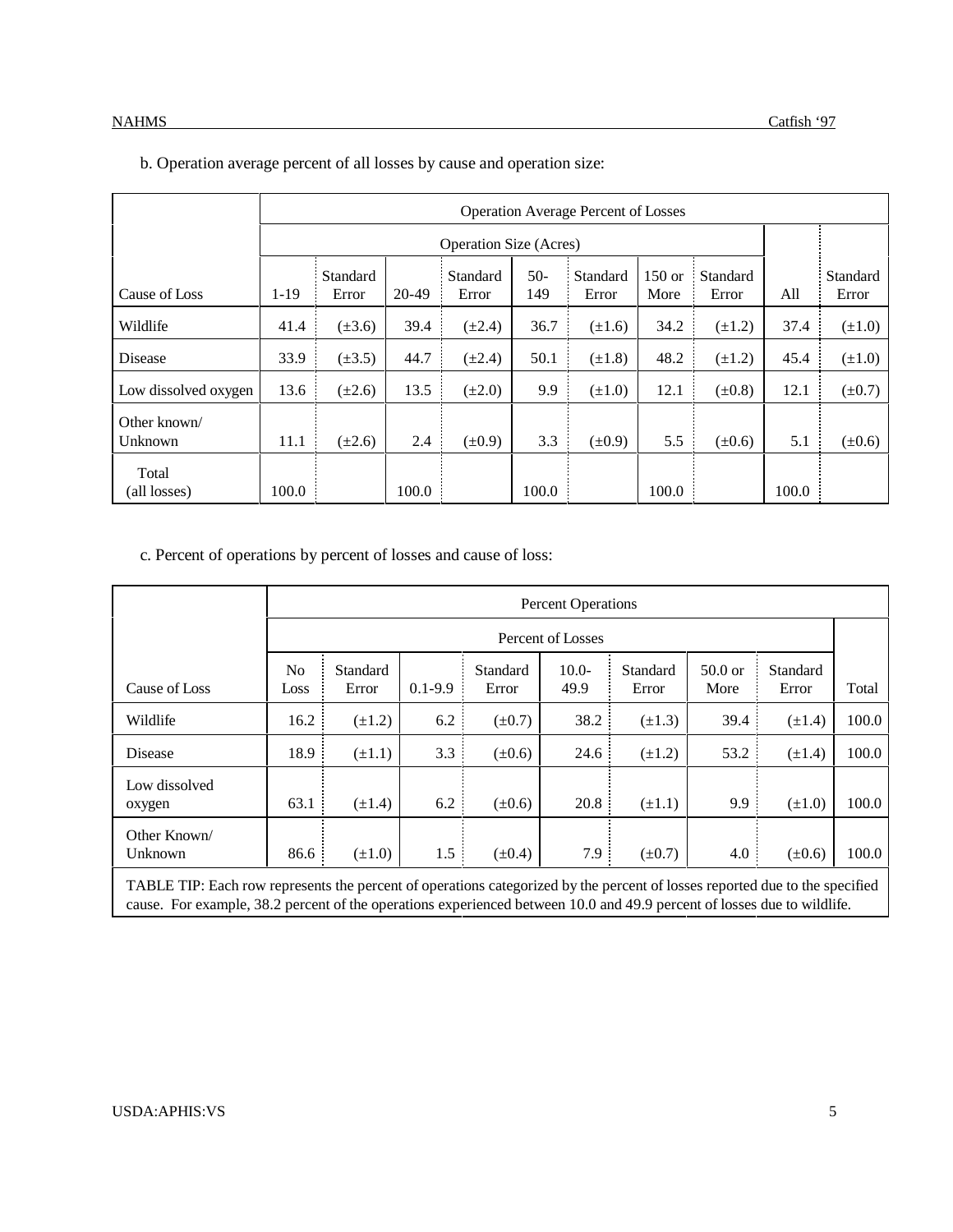#### **B. Disease**

1. Operations that experienced disease losses in 1996

|             |          | <b>Percent Operations</b> |       |                               |        |                   |                  |                   |      |                   |  |  |  |  |
|-------------|----------|---------------------------|-------|-------------------------------|--------|-------------------|------------------|-------------------|------|-------------------|--|--|--|--|
|             |          |                           |       | <b>Operation Size (Acres)</b> |        |                   |                  |                   |      |                   |  |  |  |  |
| Disease     | $1 - 19$ | Standard<br>Error         | 20-49 | Standard<br>Error             | 50-149 | Standard<br>Error | $150$ or<br>More | Standard<br>Error | All  | Standard<br>Error |  |  |  |  |
| ESC/Col     | 47.0     | $(\pm 4.4)$               | 69.3  | $(\pm 3.0)$                   | 86.3   | $(\pm 2.0)$       | 95.6             | $(\pm 0.9)$       | 78.1 | $(\pm 1.3)$       |  |  |  |  |
| Ich         | 4.2      | $(\pm 1.8)$               | 4.9   | $(\pm 1.4)$                   | 6.3    | $(\pm 1.6)$       | 5.0              | $(\pm 1.0)$       | 5.2  | $(\pm 0.7)$       |  |  |  |  |
| PGD         | 5.5      | $(\pm 2.0)$               | 7.4   | $(\pm 1.9)$                   | 17.4   | $(\pm 2.2)$       | 40.9             | $(\pm 2.3)$       | 19.8 | $(\pm 1.1)$       |  |  |  |  |
| Anemia      | 1.3      | $(\pm 0.8)$               | 6.7   | $(\pm 1.7)$                   | 5.7    | $(\pm 1.2)$       | 16.1             | $(\pm 1.7)$       | 8.4  | $(\pm 0.8)$       |  |  |  |  |
| Winter kill | 9.5      | $(\pm 2.7)$               | 17.9  | $(\pm 2.4)$                   | 37.4   | $(\pm 2.8)$       | 64.9             | $(\pm 2.3)$       | 35.8 | $(\pm 1.3)$       |  |  |  |  |
| <b>CCV</b>  | 1.2      | $(\pm 0.8)$               | 2.3   | $(\pm 0.8)$                   | 8.5    | $(\pm 1.6)$       | 4.9              | $(\pm 1.0)$       | 4.6  | $(\pm 0.6)$       |  |  |  |  |
| Other       | 1.3      | $(\pm 0.8)$               | 2.4   | $(\pm 0.9)$                   | 2.8    | $(\pm 1.3)$       | 4.0              | $(\pm 1.0)$       | 2.8  | $(\pm 0.5)$       |  |  |  |  |

a. Percent of operations by disease experienced and operation size:

TABLE TIP: Each row represents the percent of ponds within an operation size category that experienced losses due to the specific disease. For example, 95.6 percent of operations with 150 or more surface acres experienced losses due to ESC/Columnaris.

|  |  |  |  | b. Percent of operations by disease experienced and percent of ponds that experienced losses: |  |  |  |  |  |  |  |  |  |  |  |  |  |
|--|--|--|--|-----------------------------------------------------------------------------------------------|--|--|--|--|--|--|--|--|--|--|--|--|--|
|--|--|--|--|-----------------------------------------------------------------------------------------------|--|--|--|--|--|--|--|--|--|--|--|--|--|

|                |                        |                   |             |                   |                 | <b>Percent Operations</b>             |                  |                   |                   |                   |       |
|----------------|------------------------|-------------------|-------------|-------------------|-----------------|---------------------------------------|------------------|-------------------|-------------------|-------------------|-------|
|                |                        |                   |             |                   |                 | Percent Ponds that Experienced Losses |                  |                   |                   |                   |       |
| <b>Disease</b> | N <sub>0</sub><br>Loss | Standard<br>Error | $0.1 - 9.9$ | Standard<br>Error | $10.0-$<br>24.9 | Standard<br>Error                     | $25.0 -$<br>49.9 | Standard<br>Error | $50.0$ or<br>More | Standard<br>Error | Total |
| ESC/Col        | 21.9                   | $(\pm 1.3)$       | 3.9         | $(\pm 0.5)$       | 12.5            | $(\pm 0.9)$                           | 14.0             | $(\pm 1.1)$       | 47.7              | $(\pm 1.5)$       | 100.0 |
| Ich            | 94.8                   | $(\pm 0.7)$       | 1.4         | $(\pm 0.3)$       | 1.2             | $(\pm 0.4)$                           | 0.9              | $(\pm 0.3)$       | 1.7               | $(\pm 0.4)$       | 100.0 |
| PGD            | 80.2                   | $(\pm 1.1)$       | 6.9         | $(\pm 0.6)$       | 5.6             | $(\pm 0.6)$                           | 3.9              | $(\pm 0.6)$       | 3.4               | $(\pm 0.6)$       | 100.0 |
| Anemia         | 91.6                   | $(\pm 0.8)$       | 4.4         | $(\pm 0.5)$       | 0.8             | $(\pm 0.2)$                           | 2.0              | $(\pm 0.5)$       | 1.2               | $(\pm 0.3)$       | 100.0 |
| Winter kill    | 64.2                   | $(\pm 1.3)$       | 5.2         | $(\pm 0.6)$       | 8.7             | $(\pm 0.8)$                           | 8.1              | $(\pm 0.8)$       | 13.8              | $(\pm 0.1)$       | 100.0 |
| <b>CCV</b>     | 95.4                   | $(\pm 0.6)$       | 1.1         | $(\pm 0.3)$       | 0.9             | $(\pm 0.2)$                           | 1.3              | $(\pm 0.4)$       | 1.3               | $(\pm 0.3)$       | 100.0 |
| Other          | 97.2                   | $(\pm 0.5)$       | 0.6         | $(\pm 0.2)$       | 0.4             | $(\pm 0.2)$                           | 0.7              | $(\pm 0.3)$       | $1.1\,$           | $(\pm 0.3)$       | 100.0 |
|                |                        |                   |             |                   |                 |                                       |                  |                   |                   |                   |       |

TABLE TIP: Each row represents the percent of operations categorized by the percent of ponds that experienced losses due to the specified disease. For example, 47.7 percent of all operations experienced losses due to ESC/Columnaris in 50 percent or more of their ponds.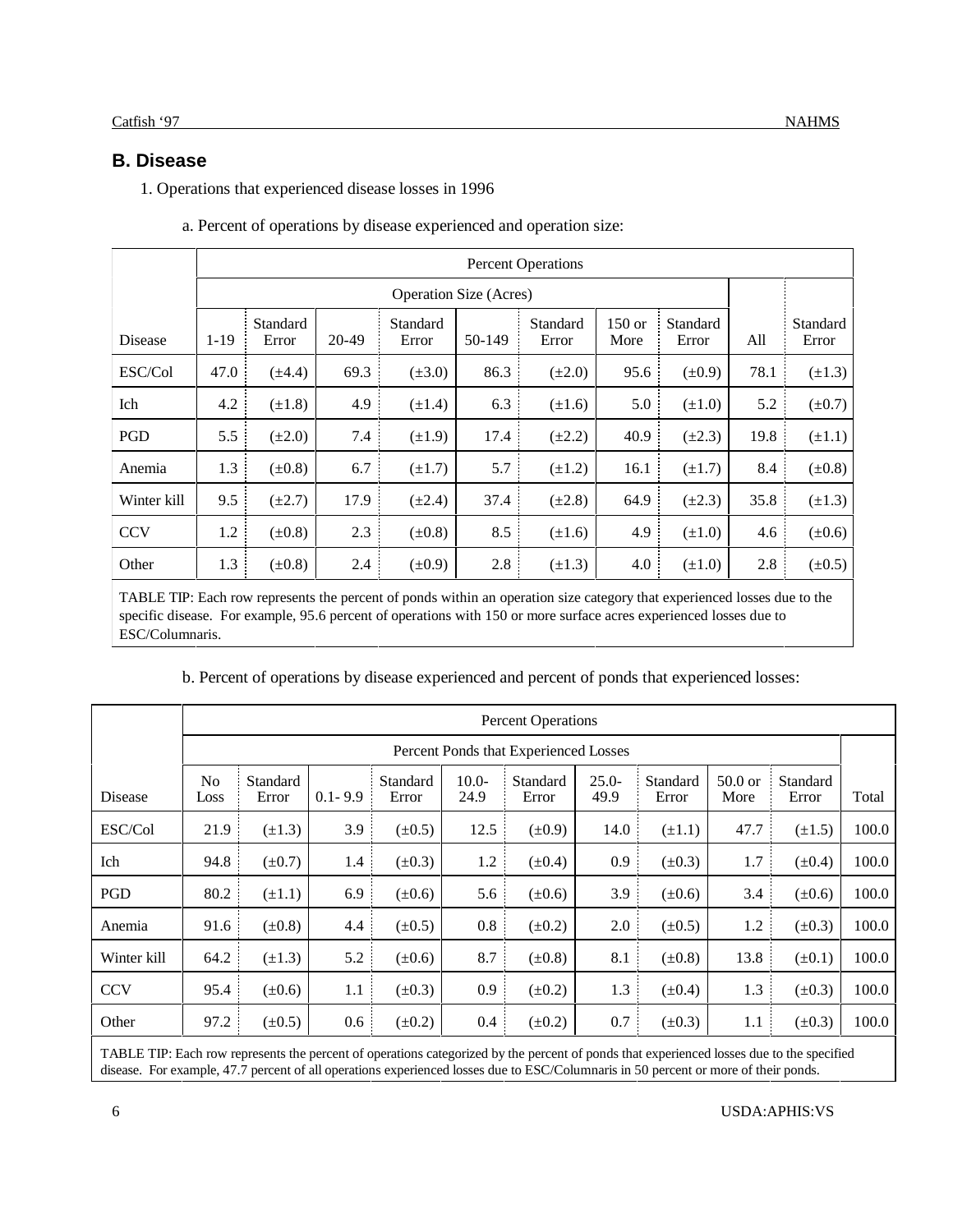| c. Percent of operations by disease experienced and outbreak loss severity: |  |  |
|-----------------------------------------------------------------------------|--|--|
|                                                                             |  |  |

|             |            |                   |                                                    |                   | <b>Percent Operations</b>         |                   |                                       |                   |       |
|-------------|------------|-------------------|----------------------------------------------------|-------------------|-----------------------------------|-------------------|---------------------------------------|-------------------|-------|
|             |            |                   | Outbreak Loss Severity (Average Loss per Outbreak) |                   |                                   |                   |                                       |                   |       |
| Disease     | No<br>Loss | Standard<br>Error | Light (Less<br>than $200$ lbs)                     | Standard<br>Error | Moderate<br>$(200-2,000)$<br>lbs) | Standard<br>Error | Severe<br>(More than<br>$2,000$ lbs.) | Standard<br>Error | Total |
| ESC/Col     | 21.9       | $(\pm 1.3)$       | 24.1                                               | $(\pm 1.2)$       | 35.7                              | $(\pm 1.5)$       | 18.3                                  | $(\pm 1.2)$       | 100.0 |
| Ich         | 94.8       | $(\pm 0.7)$       | 1.9                                                | $(\pm 0.4)$       | 1.9                               | $(\pm 0.5)$       | 1.4                                   | $(\pm 0.3)$       | 100.0 |
| <b>PGD</b>  | 80.2       | $(\pm 1.1)$       | 7.3                                                | $(\pm 0.8)$       | 5.3                               | $(\pm 0.6)$       | 7.2                                   | $(\pm 0.7)$       | 100.0 |
| Anemia      | 91.6       | $(\pm 0.8)$       | 3.6                                                | $(\pm 0.5)$       | 3.0                               | $(\pm 0.4)$       | 1.8                                   | $(\pm 0.4)$       | 100.0 |
| Winter kill | 64.2       | $(\pm 1.3)$       | 16.6                                               | $(\pm 1.0)$       | 10.9                              | $(\pm 0.8)$       | 8.3                                   | $(\pm 0.8)$       | 100.0 |
| <b>CCV</b>  | 95.4       | $(\pm 0.6)$       | 2.3                                                | $(\pm 0.4)$       | 1.8                               | $(\pm 0.4)$       | 0.5                                   | $(\pm 0.2)$       | 100.0 |
| Other       | 97.2       | $(\pm 0.5)$       | 0.2                                                | $(\pm 0.1)$       | 1.0                               | $(\pm 0.4)$       | 1.6                                   | $(\pm 0.4)$       | 100.0 |

TABLE TIP: Each row represents the percent of all operations categorized by the average loss per outbreak due to the specified disease. For example, 24.1 percent of all operations experienced average outbreak losses of less than 200 lbs due to ESC/Columnaris.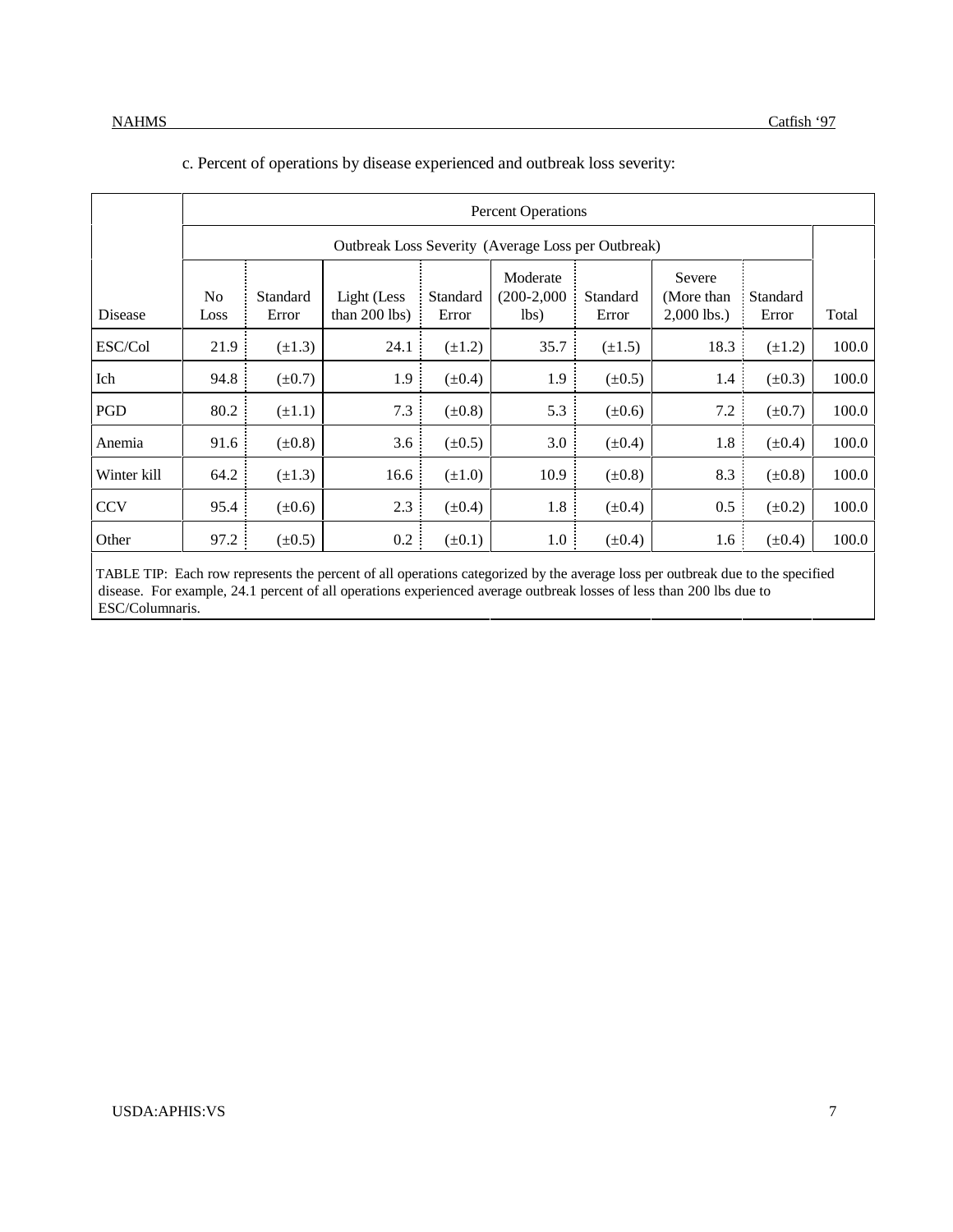#### 2. Ponds that experienced disease losses in 1996

|                |      |                   |         |                               |        | Percent Foodfish Ponds |                |                   |      |                   |
|----------------|------|-------------------|---------|-------------------------------|--------|------------------------|----------------|-------------------|------|-------------------|
|                |      |                   |         | <b>Operation Size (Acres)</b> |        |                        |                |                   |      |                   |
| <b>Disease</b> | 1-19 | Standard<br>Error | 20-49   | Standard<br>Error             | 50-149 | Standard<br>Error      | 150 or<br>More | Standard<br>Error | All  | Standard<br>Error |
| ESC/Col        | 21.2 | $(\pm 3.2)$       | 47.7    | $(\pm 3.2)$                   | 47.1   | $(\pm 2.3)$            | 41.4           | $(\pm 2.1)$       | 42.1 | $(\pm 1.6)$       |
| Ich            | 3.0  | $(\pm 1.4)$       | 1.9     | $(\pm 0.6)$                   | 3.8    | $(\pm 1.1)$            | 1.0            | $(\pm 0.4)$       | 1.6  | $(\pm 0.3)$       |
| PGD            | 3.1  | $(\pm 1.2)$       | 2.8     | $(\pm 0.8)$                   | 4.0    | $(\pm 0.6)$            | 5.9            | $(\pm 0.7)$       | 5.3  | $(\pm 0.5)$       |
| Anemia         | 0.4  | $(\pm 0.3)$       | 3.0     | $(\pm 0.8)$                   | 2.3    | $(\pm 0.7)$            | 1.6            | $(\pm 0.4)$       | 1.8  | $(\pm 0.3)$       |
| Winter kill    | 4.8  | $(\pm 1.4)$       | 15.5    | $(\pm 2.5)$                   | 15.3   | $(\pm 1.7)$            | 23.4           | $(\pm 2.1)$       | 21.0 | $(\pm 1.6)$       |
| <b>CCV</b>     | 0.4  | $(\pm 0.3)$       | 0.5     | $(\pm 0.2)$                   | 3.7    | $(\pm 1.0)$            | 1.2            | $(\pm 0.4)$       | 1.5  | $(\pm 0.4)$       |
| Other          | 3.4  | $(\pm 2.2)$       | $0.6\,$ | $(\pm 0.2)$                   | 0.8    | $(\pm 0.4)$            | 1.5            | $(\pm 0.5)$       | 1.4  | $(\pm 0.4)$       |
|                |      |                   |         |                               |        |                        |                |                   |      |                   |

#### a. Percent of foodfish ponds by disease experienced and operation size:

TABLE TIP: Each row represents the percent of ponds within an operation size category that experienced losses due to the specified disease. For example, 21.2 percent of all ponds on operations with 1 to 19 surface acres experienced losses due to EXC/Columnaris.

#### b. Percent of all foodfish ponds by disease experienced and outbreak loss severity:

|                 |            |                   |                                   |                   | Percent Foodfish Ponds                             |                   |                                       |                   |       |
|-----------------|------------|-------------------|-----------------------------------|-------------------|----------------------------------------------------|-------------------|---------------------------------------|-------------------|-------|
|                 |            |                   |                                   |                   | Outbreak Loss Severity (Average Loss per Outbreak) |                   |                                       |                   |       |
| Disease         | No<br>Loss | Standard<br>Error | Light (Less<br>than $200$<br>lbs) | Standard<br>Error | Moderate<br>$(200-2,000)$<br>lbs)                  | Standard<br>Error | Severe<br>(More than<br>$2,000$ lbs.) | Standard<br>Error | Total |
| ESC/Col         | 57.9       | $(\pm 1.6)$       | 12.1                              | $(\pm 1.5)$       | 21.3                                               | $(\pm 1.5)$       | 8.7                                   | $(\pm 1.2)$       | 100.0 |
| Ich             | 98.4       | $(\pm 0.3)$       | 0.6                               | $(\pm 0.2)$       | 0.7                                                | $(\pm 0.2)$       | 0.3                                   | $(\pm 0.1)$       | 100.0 |
| PGD             | 94.7       | $(\pm 0.5)$       | 1.9                               | $(\pm 0.3)$       | 1.8                                                | $(\pm 0.4)$       | 1.6                                   | $(\pm 0.2)$       | 100.0 |
| Anemia          | 98.2       | $(\pm 0.3)$       | 1.0                               | $(\pm 0.3)$       | 0.6                                                | $(\pm 0.1)$       | 0.2                                   | $(\pm 0.04)$      | 100.0 |
| Winter kill     | 79.0       | $(\pm 1.6)$       | 9.6                               | $(\pm 1.2)$       | 8.6                                                | $(\pm 1.1)$       | 2.8                                   | $(\pm 0.4)$       | 100.0 |
| <b>CCV</b>      | 98.5       | $(\pm 0.4)$       | 0.9                               | $(\pm 0.3)$       | 0.5                                                | $(\pm 0.2)$       | 0.1                                   | $(\pm 0.03)$      | 100.0 |
| Other (specify) | 98.6       | $(\pm 0.4)$       | 0.1                               | $(\pm 0.1)$       | 0.2                                                | $(\pm 0.1)$       | 1.1                                   | $(\pm 0.4)$       | 100.0 |

TABLE TIP: Each row represents the percent of all foodfish ponds categorized by the average loss per outbreak due to the specified disease. For example, 9.6 percent of all foodfish ponds experienced light outbreak losses due to winter kill.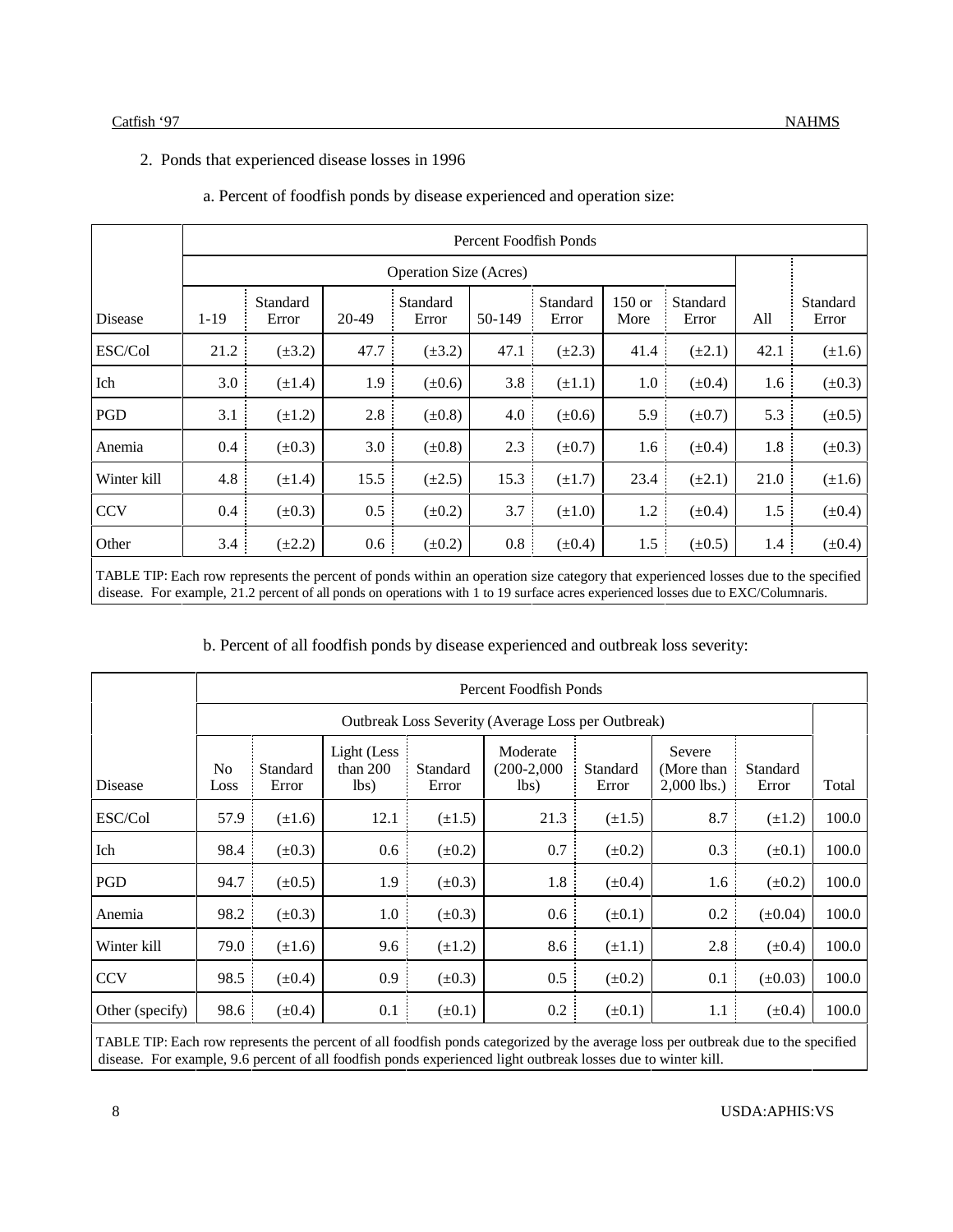|             | Percent Foodfish Ponds         |                   |                                                    |                   |                                        |                   |       |  |  |  |  |  |
|-------------|--------------------------------|-------------------|----------------------------------------------------|-------------------|----------------------------------------|-------------------|-------|--|--|--|--|--|
|             |                                |                   | Outbreak Loss Severity (Average Loss per Outbreak) |                   |                                        |                   |       |  |  |  |  |  |
| Disease     | Light (Less<br>than $200$ lbs) | Standard<br>Error | Moderate<br>$(200-2,000)$<br>lbs)                  | Standard<br>Error | Severe<br>(More than)<br>$2,000$ lbs.) | Standard<br>Error | Total |  |  |  |  |  |
| ESC/Col     | 28.7                           | $(\pm 3.3)$       | 50.6                                               | $(\pm 3.2)$       | 20.7                                   | $(\pm 2.6)$       | 100.0 |  |  |  |  |  |
| Ich         | 38.5                           | $(\pm 11.0)$      | 46.2                                               | $(\pm 10.4)$      | 15.3                                   | $(\pm 4.6)$       | 100.0 |  |  |  |  |  |
| PGD         | 34.8                           | $(\pm 5.2)$       | 34.7                                               | $(\pm 5.6)$       | 30.5                                   | $(\pm 4.7)$       | 100.0 |  |  |  |  |  |
| Anemia      | 55.7                           | $(\pm 8.2)$       | 32.8                                               | $(\pm 7.4)$       | 11.5                                   | $(\pm 2.9)$       | 100.0 |  |  |  |  |  |
| Winter kill | 45.5                           | $(\pm 4.3)$       | 40.9                                               | $(\pm 4.3)$       | 13.6                                   | $(\pm 2.0)$       | 100.0 |  |  |  |  |  |
| <b>CCV</b>  | 62.4                           | $(\pm 10.4)$      | 33.0                                               | $(\pm 9.9)$       | 4.6                                    | $(\pm 2.2)$       | 100.0 |  |  |  |  |  |
| Other       | 7.8                            | $(\pm 5.2)$       | 11.8                                               | $(\pm 5.6)$       | 80.4                                   | $(\pm 7.8)$       | 100.0 |  |  |  |  |  |

c. Of foodfish ponds that experienced disease losses, percent of foodfish ponds by disease experienced and outbreak loss severity:

TABLE TIP: Each row represents the percent of only ponds that experienced losses categorized by the average loss per outbreak due to the specified disease. For example, 28.7 percent of ponds experiencing ESC/Columnaris losses had an average loss per outbreak of less than 200 lbs.

#### **Percent of All Foodfish Ponds** by Disease Experienced and Outbreak Loss



#### Percent Foodfish Ponds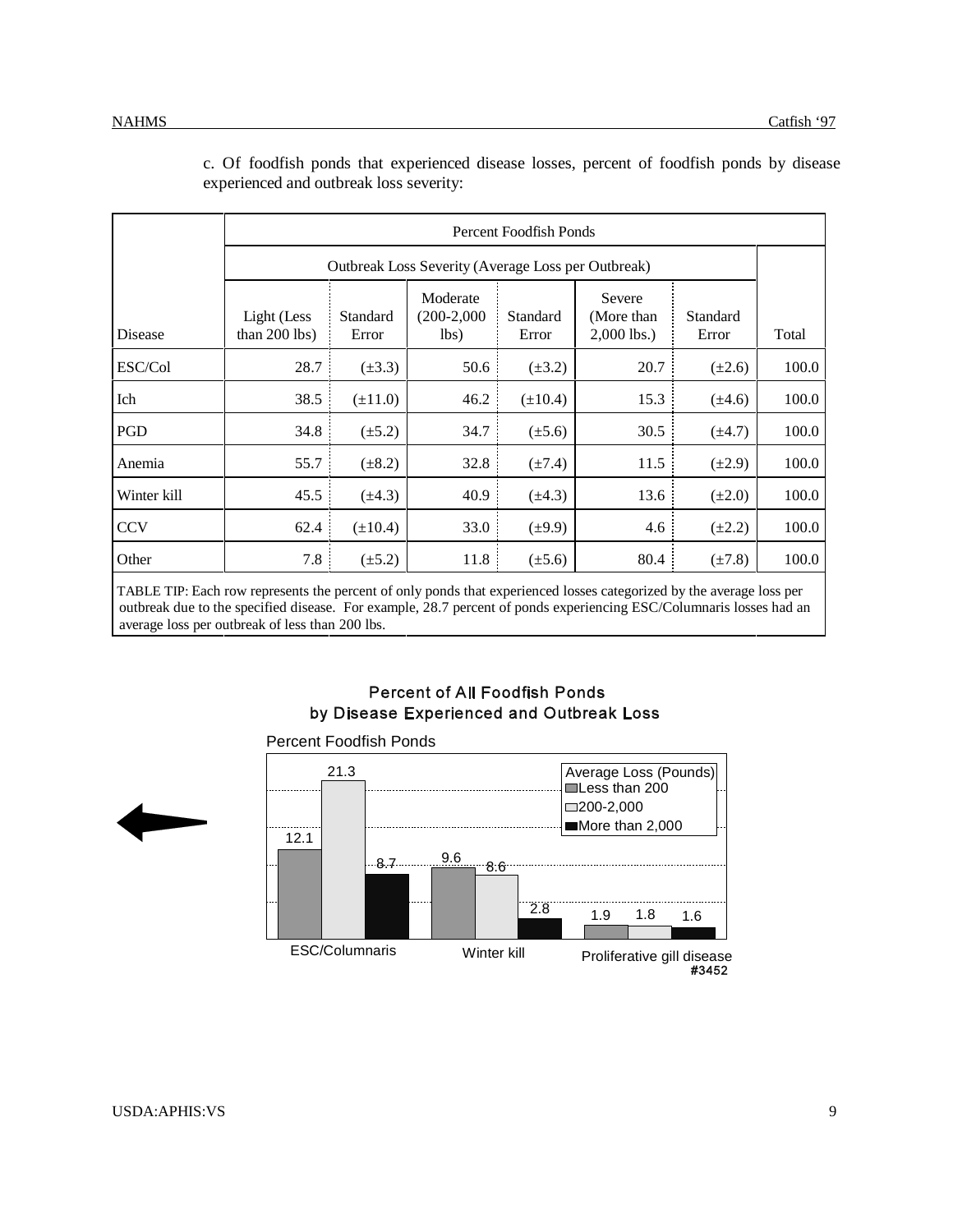1. Operation-level fish sample testing patterns

a. Of operations that experienced disease losses in 1996, percent of operations by disease and primary tester:

|                 | <b>Percent Operations</b>        |                   |                     |                   |                    |                   |                      |                   |       |
|-----------------|----------------------------------|-------------------|---------------------|-------------------|--------------------|-------------------|----------------------|-------------------|-------|
|                 | Primary Tester                   |                   |                     |                   |                    |                   |                      |                   |       |
| Disease         | State/Federal/<br>University Lab | Standard<br>Error | Service<br>Provider | Standard<br>Error | Owner/<br>Operator | Standard<br>Error | <b>Not</b><br>Tested | Standard<br>Error | Total |
| ESC/Col         | 44.0                             | $(\pm 1.8)$       | 15.4                | $(\pm 1.3)$       | 24.5               | $(\pm 1.6)$       | 16.1                 | $(\pm 1.3)$       | 100.0 |
| Ich             | 49.1                             | $(\pm 10.9)$      | 14.9                | $(\pm 7.3)$       | 17.7               | $(\pm 7.5)$       | 18.3                 | $(\pm 8.1)$       | 100.0 |
| PGD             | 57.7                             | $(\pm 4.2)$       | 22.4                | $(\pm 3.8)$       | 9.3                | $(\pm 2.5)$       | 10.6                 | $(\pm 2.7)$       | 100.0 |
| Anemia          | 44.9                             | $(\pm 7.3)$       | 21.1                | $(\pm 5.3)$       | 22.5               | $(\pm 6.2)$       | 11.5                 | $(\pm 4.6)$       | 100.0 |
| Winter kill     | 27.5                             | $(\pm 2.8)$       | 16.7                | $(\pm 2.2)$       | 33.2               | $(\pm 3.0)$       | 22.6                 | $(\pm 2.5)$       | 100.0 |
| <b>CCV</b>      | 20.7                             | $(\pm 5.3)$       | 16.2                | $(\pm 7.5)$       | 20.6               | $(\pm 8.3)$       | 42.5                 | $(\pm 10.6)$      | 100.0 |
| Other (specify) | 57.3                             | $(\pm 13.0)$      | 6.7                 | $(\pm 6.7)$       | 7.5                | $(\pm 7.4)$       | 28.5                 | $(\pm 12.2)$      | 100.0 |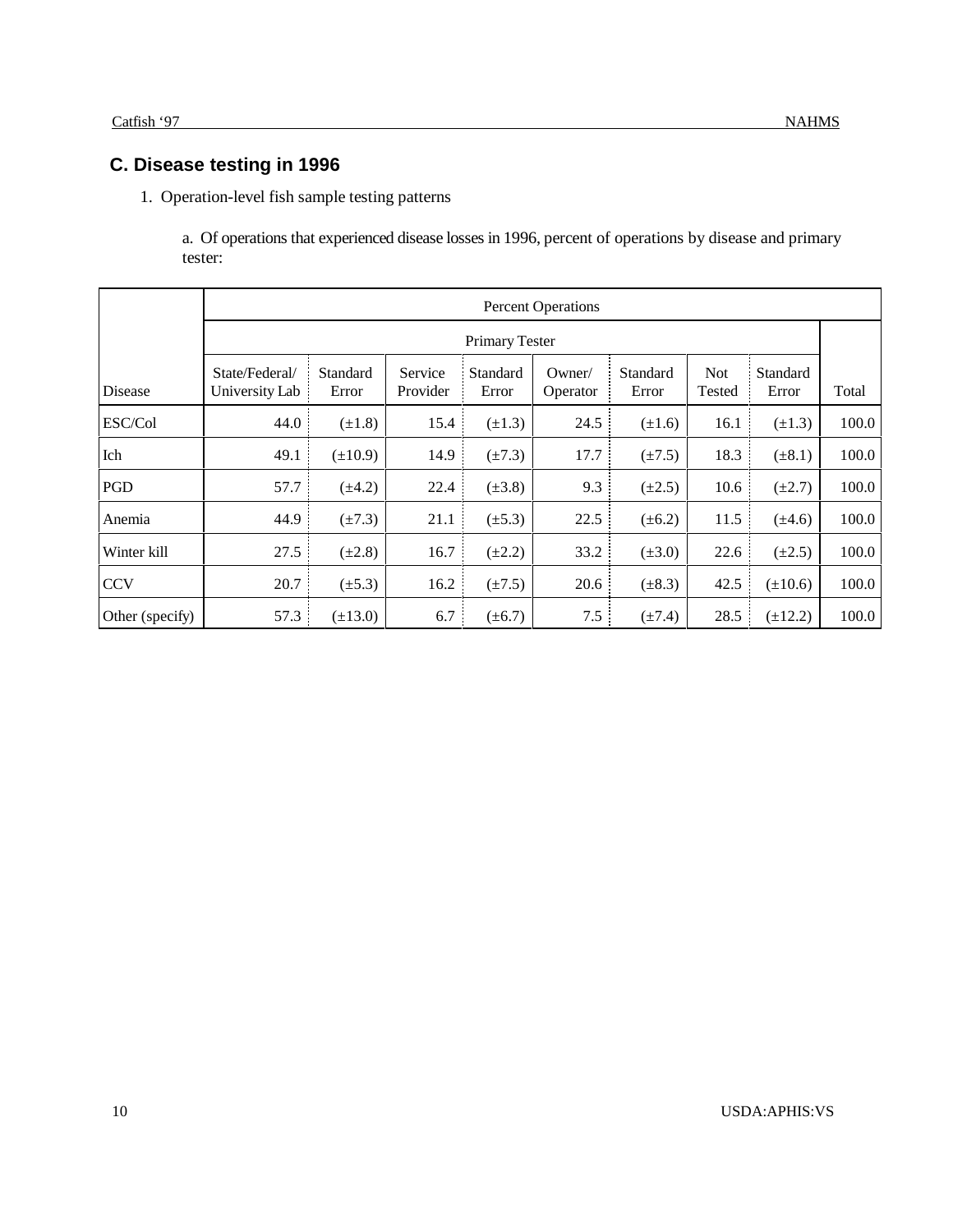|                                                                                                                     | <b>Percent Operations</b> |                               |       |                   |              |                   |                |                   |       |                   |
|---------------------------------------------------------------------------------------------------------------------|---------------------------|-------------------------------|-------|-------------------|--------------|-------------------|----------------|-------------------|-------|-------------------|
|                                                                                                                     |                           | <b>Operation Size (Acres)</b> |       |                   |              |                   |                |                   |       |                   |
| Primary Tester<br>in 1996                                                                                           | $1-19$                    | Standard<br>Error             | 20-49 | Standard<br>Error | $50-$<br>149 | Standard<br>Error | 150 or<br>More | Standard<br>Error | All   | Standard<br>Error |
| Only<br>State/Fed/Univ.<br>laboratory                                                                               | 30.7                      | $(\pm 6.2)$                   | 46.3  | $(\pm 4.0)$       | 34.3         | $(\pm 3.3)$       | 32.7           | $(\pm 2.4)$       | 36.2  | $(\pm 1.7)$       |
| Never by<br>State/Fed/Univ.<br>laboratory                                                                           | 67.0                      | $(\pm 6.3)$                   | 51.6  | $(\pm 4.0)$       | 55.1         | $(\pm 3.3)$       | 51.1           | $(\pm 2.5)$       | 54.1  | $(\pm 1.7)$       |
| Mixed <sup>1</sup>                                                                                                  | 2.3                       | $(\pm 1.6)$                   | 2.1   | $(\pm 1.0)$       | 10.6         | $(\pm 1.9)$       | 16.2           | $(\pm 1.8)$       | 9.7   | $(\pm 0.9)$       |
| Total                                                                                                               | 100.0                     |                               | 100.0 |                   | 100.0        |                   | 100.0          |                   | 100.0 |                   |
| Mixed was any combination of state/federal/university laboratory, service provider, owner/operator, and not tested. |                           |                               |       |                   |              |                   |                |                   |       |                   |

b. Percent of operations which reported having disease problems in 1996 by primary disease tester and operation size:

#### Percent of Operations by Primary Disease Tester

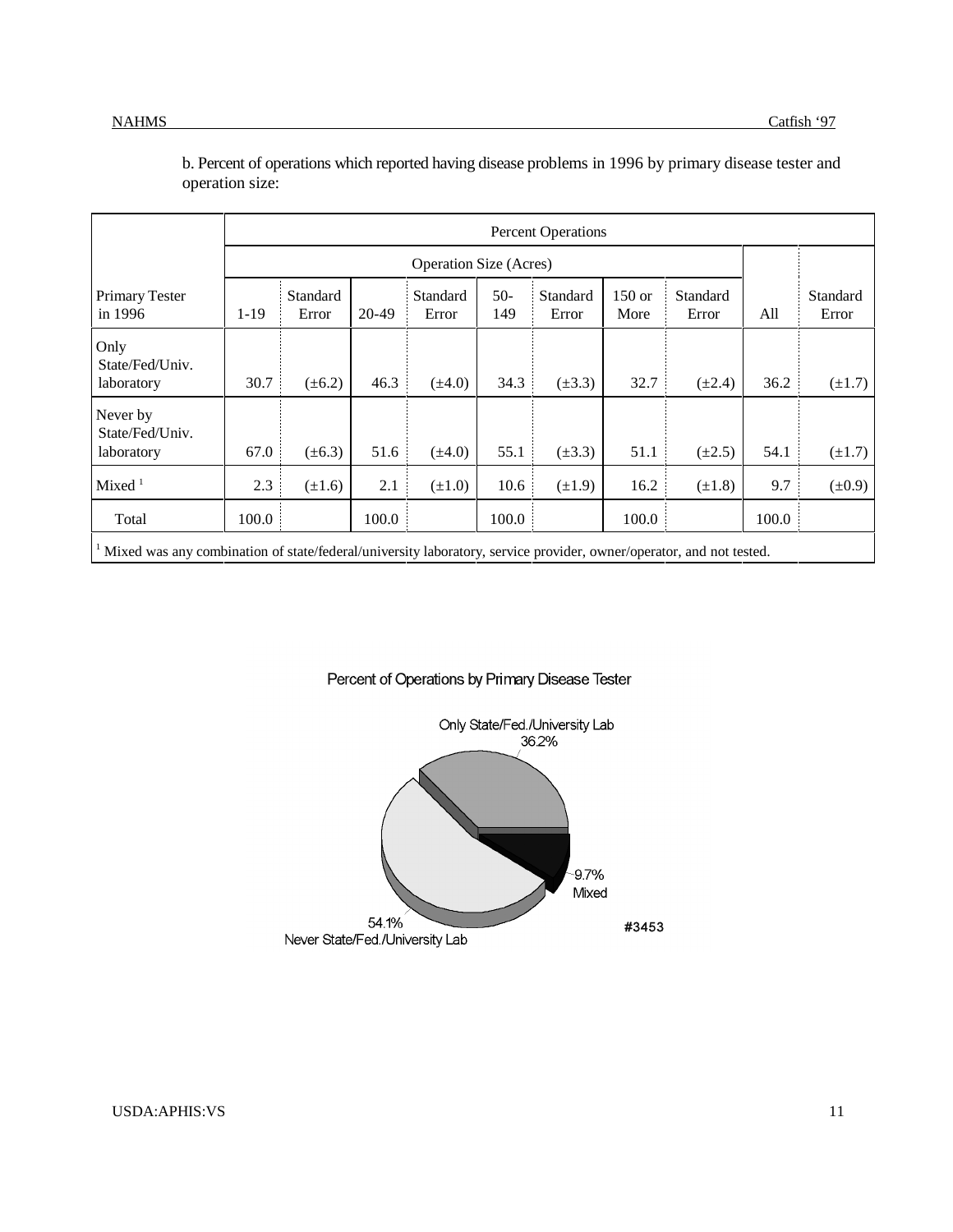|             |                        | Outbreak Loss Category (Average Loss per Outbreak) |                                |                   |                                        |                   |      |                   |  |  |
|-------------|------------------------|----------------------------------------------------|--------------------------------|-------------------|----------------------------------------|-------------------|------|-------------------|--|--|
| Disease     | Light<br>$(<200$ lbs.) | Standard<br>Error                                  | Moderate<br>(200-2,000<br>lbs. | Standard<br>Error | Severe<br>(More than)<br>$2,000$ lbs.) | Standard<br>Error | All  | Standard<br>Error |  |  |
| ESC/Col     | 28.3                   | $(\pm 3.0)$                                        | 47.9                           | $(\pm 2.7)$       | 57.1                                   | $(\pm 4.0)$       | 44.0 | $(\pm 1.8)$       |  |  |
| Ich         | 55.8                   | $(\pm 14.2)$                                       | 38.0                           | $(\pm 18.4)$      | 54.8                                   | $(\pm 20.8)$      | 49.1 | $(\pm 10.9)$      |  |  |
| PGD         | 42.0                   | $(\pm 7.0)$                                        | 64.5                           | $(\pm 8.4)$       | 68.3                                   | $(\pm 6.9)$       | 57.7 | $(\pm 4.2)$       |  |  |
| Anemia      | 21.1                   | $(\pm 8.2)$                                        | 60.6                           | $(\pm 11.7)$      | 66.4                                   | $(\pm 15.4)$      | 44.9 | $(\pm 7.3)$       |  |  |
| Winter kill | 21.2                   | $(\pm 3.7)$                                        | 24.4                           | $(\pm 4.8)$       | 44.1                                   | $(\pm 7.1)$       | 27.5 | $(\pm 2.8)$       |  |  |
| <b>CCV</b>  | 9.6                    | $(\pm 8.8)$                                        | 31.6                           | $(\pm 10.8)$      | 33.4                                   | $(\pm 26.6)$      | 20.7 | $(\pm 5.3)$       |  |  |
| Other       | $\boldsymbol{0}$       | $(\pm 0.0)$                                        | 100.0                          | $(\pm 0.0)$       | 39.1                                   | $(\pm 16.2)$      | 57.3 | $(\pm 13.0)$      |  |  |

c. Percent of operations that tested fish samples at state, federal, or university laboratories in 1996 by disease and outbreak loss severity: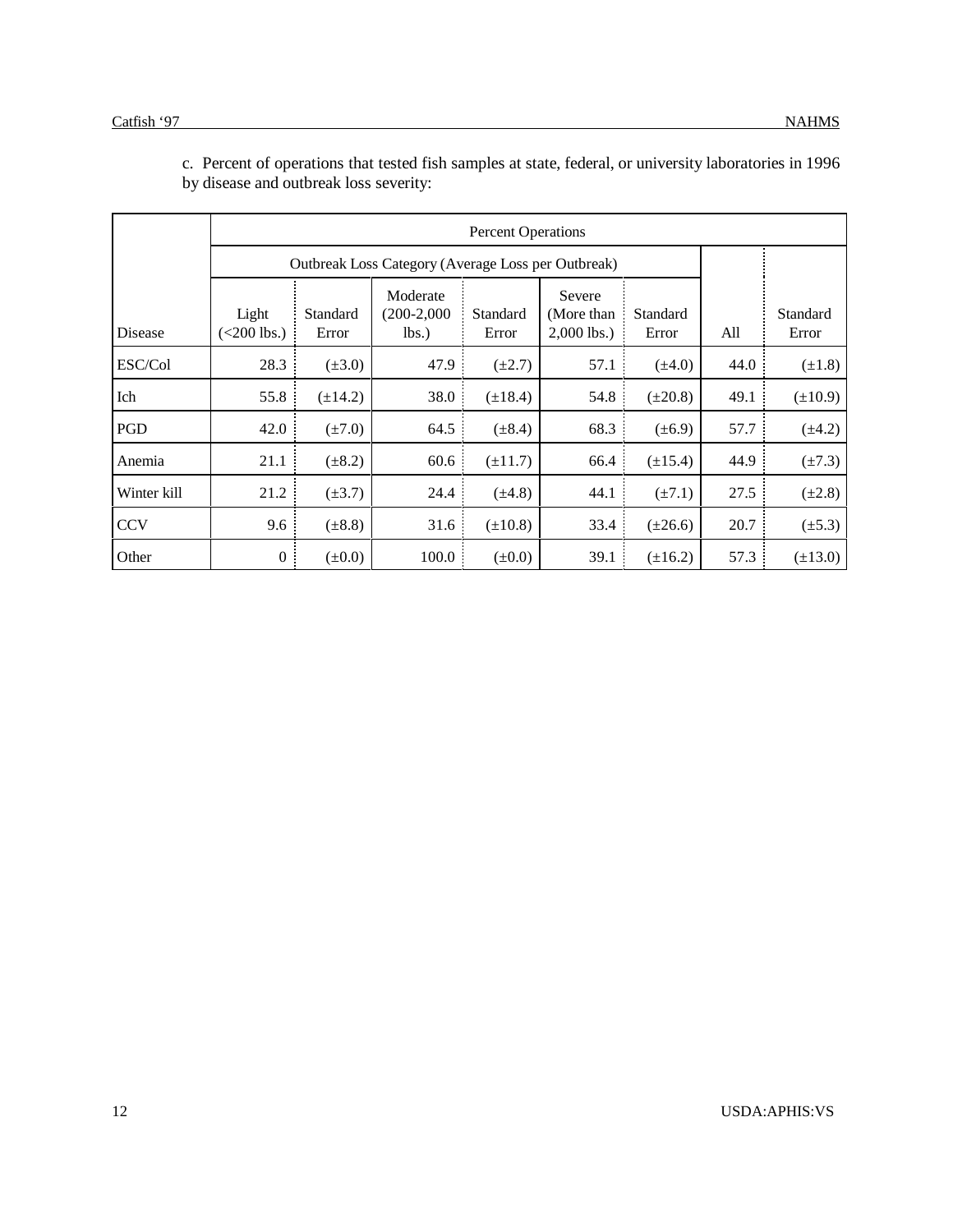#### **D. Economic loss**

1. Diseases causing the greatest economic loss

a. Percent of operations by the disease that caused the greatest economic loss over the previous 3 years (1994-1996) and operation size:

|                   | <b>Percent Operations</b> |                   |               |                   |                               |                   |                |                   |       |                   |
|-------------------|---------------------------|-------------------|---------------|-------------------|-------------------------------|-------------------|----------------|-------------------|-------|-------------------|
|                   |                           |                   |               |                   | <b>Operation Size (Acres)</b> |                   |                |                   |       |                   |
| <b>Disease</b>    | $1-19$                    | Standard<br>Error | $20$ to<br>49 | Standard<br>Error | 50 <sub>to</sub><br>149       | Standard<br>Error | 150 or<br>More | Standard<br>Error | All   | Standard<br>Error |
| ESC/Col           | 56.9                      | $(\pm 3.4)$       | 70.3          | $(\pm 2.6)$       | 77.8                          | $(\pm 2.2)$       | 72.9           | $(\pm 1.8)$       | 70.2  | $(\pm 1.2)$       |
| Ich               | 2.9                       | $(\pm 1.3)$       | 3.0           | $(\pm 1.0)$       | $\boldsymbol{0}$              | $(\pm 0.0)$       | $\overline{0}$ | $(\pm 0.0)$       | 1.4   | $(\pm 0.4)$       |
| PGD               | 7.9                       | $(\pm 1.8)$       | 4.8           | $(\pm 1.3)$       | 5.5                           | $(\pm 1.1)$       | 7.4            | $(\pm 1.1)$       | 6.4   | $(\pm 0.6)$       |
| Anemia            | $\mathbf{0}$              | $(\pm 0.0)$       | 1.3           | $(\pm 0.6)$       | 0.6                           | $(\pm 0.4)$       | 1.7            | $(\pm 0.5)$       | 1.0   | $(\pm 0.2)$       |
| Winter kill       | 3.0                       | $(\pm 1.3)$       | 2.4           | $(\pm 1.0)$       | 5.6                           | $(\pm 1.2)$       | 13.3           | $(\pm 1.4)$       | 6.4   | $(\pm 0.6)$       |
| <b>CCV</b>        | $\boldsymbol{0}$          | $(\pm 0.0)$       | 0.7           | $(\pm 0.4)$       | 1.8                           | $(\pm 0.5)$       | 0.6            | $(\pm 0.3)$       | 0.8   | $(\pm 0.2)$       |
| Other/<br>Unknown | 29.3                      | $(\pm 3.3)$       | 17.5          | $(\pm 2.3)$       | 8.7                           | $(\pm 1.6)$       | 4.1            | $(\pm 0.8)$       | 13.8  | $(\pm 1.0)$       |
| Total             | 100.0                     |                   | 100.0         |                   | 100.0                         |                   | 100.0          |                   | 100.0 |                   |

#### Percent of Operations by the Disease That Caused the Greatest Economic Loss Over Previous 3 Years

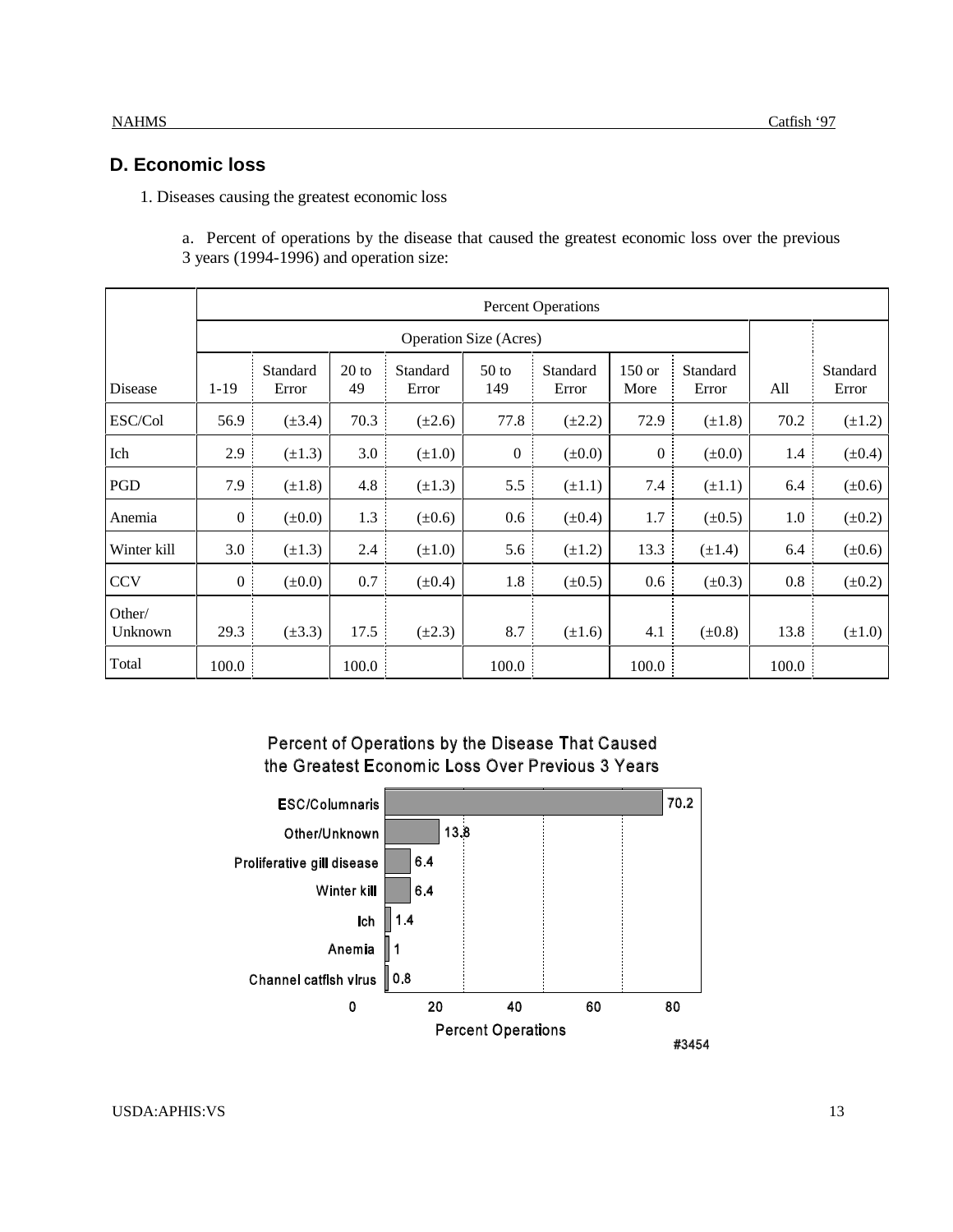### **E. Productivity**

1. Pounds of foodsize fish sold per acre

a. Average pounds of foodsize fish sold in 1996 per water surface acre of foodfish ponds by average foodfish pond size:

|                                      | Average Pounds Foodsize Fish Sold per Acre |                       |  |  |  |
|--------------------------------------|--------------------------------------------|-----------------------|--|--|--|
| Average Pond Size<br>(Surface Acres) | Pounds                                     | <b>Standard Error</b> |  |  |  |
| Less than 5                          | 2,711                                      | $(\pm 166)$           |  |  |  |
| $5 - 7$                              | 3,627                                      | $(\pm 218)$           |  |  |  |
| $7 - 10$                             | 3,948                                      | $(\pm 128)$           |  |  |  |
| $10-13$                              | 3,610                                      | $(\pm 121)$           |  |  |  |
| $13 - 15$                            | 4,196                                      | $(\pm 284)$           |  |  |  |
| $15 - 17$                            | 3,956                                      | $(\pm 229)$           |  |  |  |
| $17 - 20$                            | 3,476                                      | $(\pm 360)$           |  |  |  |
| More than 20                         | 2,555                                      | $(\pm 214)$           |  |  |  |
| All                                  | 3,775                                      | $(\pm 75)$            |  |  |  |

b. Average pounds of foodsize fish sold in 1996 per water surface acre by operation size:

| Average Pounds Foodsize Fish Sold per Acre |                   |       |                   |        |                   |                |                   |       |                   |
|--------------------------------------------|-------------------|-------|-------------------|--------|-------------------|----------------|-------------------|-------|-------------------|
| Surface Acres of Foodfish Production       |                   |       |                   |        |                   |                |                   |       |                   |
| Less than<br>20                            | Standard<br>Error | 20-49 | Standard<br>Error | 50-149 | Standard<br>Error | 150 or<br>More | Standard<br>Error | All   | Standard<br>Error |
| 2,271                                      | $(\pm 212)$       | 2,789 | $\pm 131$         | 3.493  | $(\pm 150)$       | 3,889          | $(\pm 87)$        | 3.775 | $(\pm 75)$        |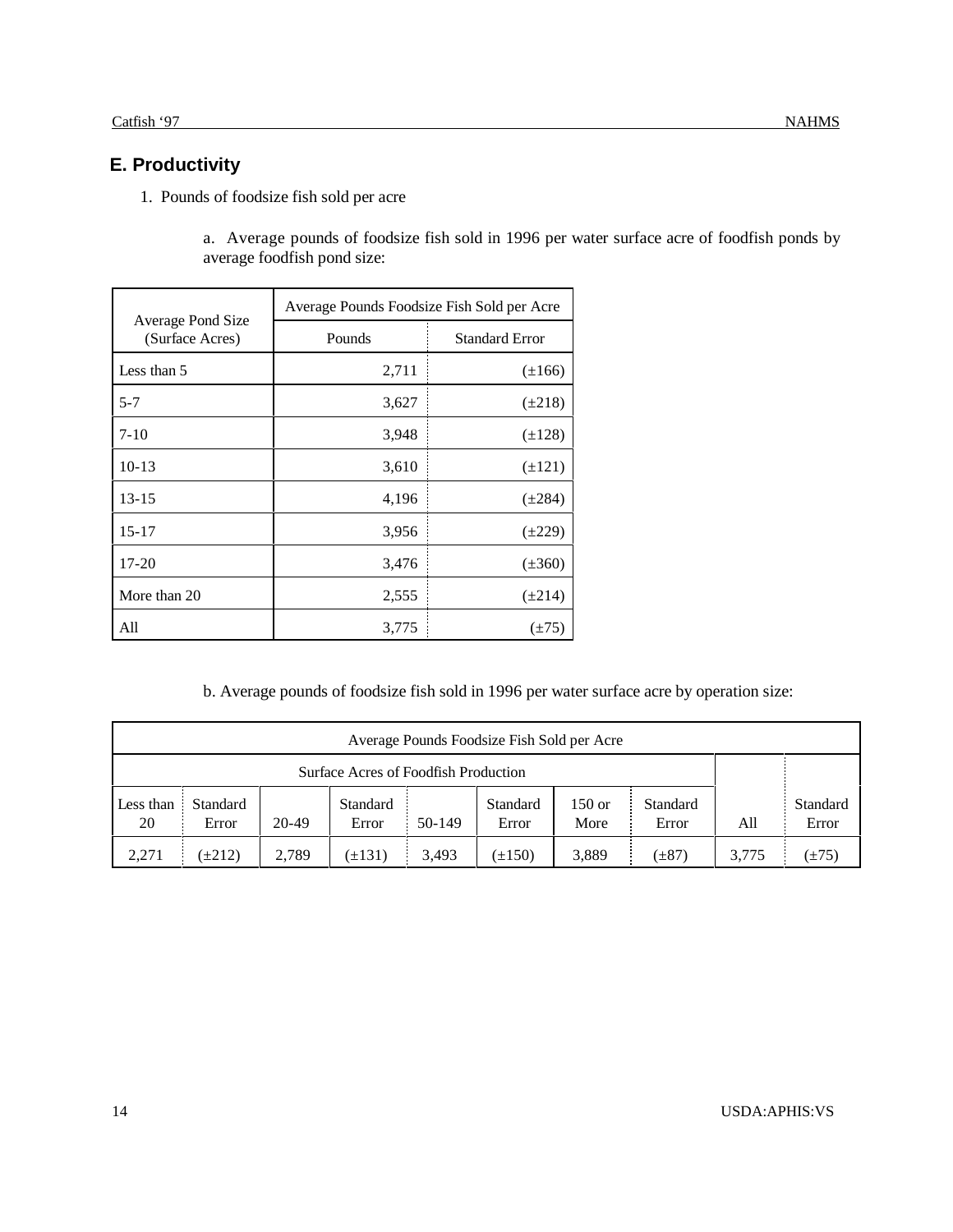- 2. Number of foodfish ponds per operation
	- a. Percent of operations by number of ponds:

| Number Ponds | <b>Percent Operations</b> | <b>Standard Error</b> |
|--------------|---------------------------|-----------------------|
| $1 - 3$      | 26.1                      | $(\pm 1.2)$           |
| $4 - 5$      | 16.7                      | $(\pm 1.1)$           |
| $6 - 10$     | 23.0                      | $(\pm 1.2)$           |
| $11 - 15$    | 8.4                       | $(\pm 0.7)$           |
| $16 - 20$    | 6.0                       | $(\pm 0.6)$           |
| $20 - 30$    | 9.2                       | $(\pm 0.6)$           |
| 31 or More   | 10.6                      | $(\pm 0.6)$           |
| Total        | 100.0                     |                       |

## **Section III: Sample Profile**

### **A. Catfish '97 Phase I Respondents**

1. Respondents by operation size (acres):

| <b>Operation Size (Acres)</b> | <b>Number Respondents</b> | Percent Respondents |
|-------------------------------|---------------------------|---------------------|
| $1 - 19$                      | 118                       | 20.7                |
| 20 to 49                      | 140                       | 24.5                |
| 50 to 149                     | 142                       | 24.9                |
| 150 or more                   | 171                       | 29.9                |
| Total                         | 571                       | 100.0               |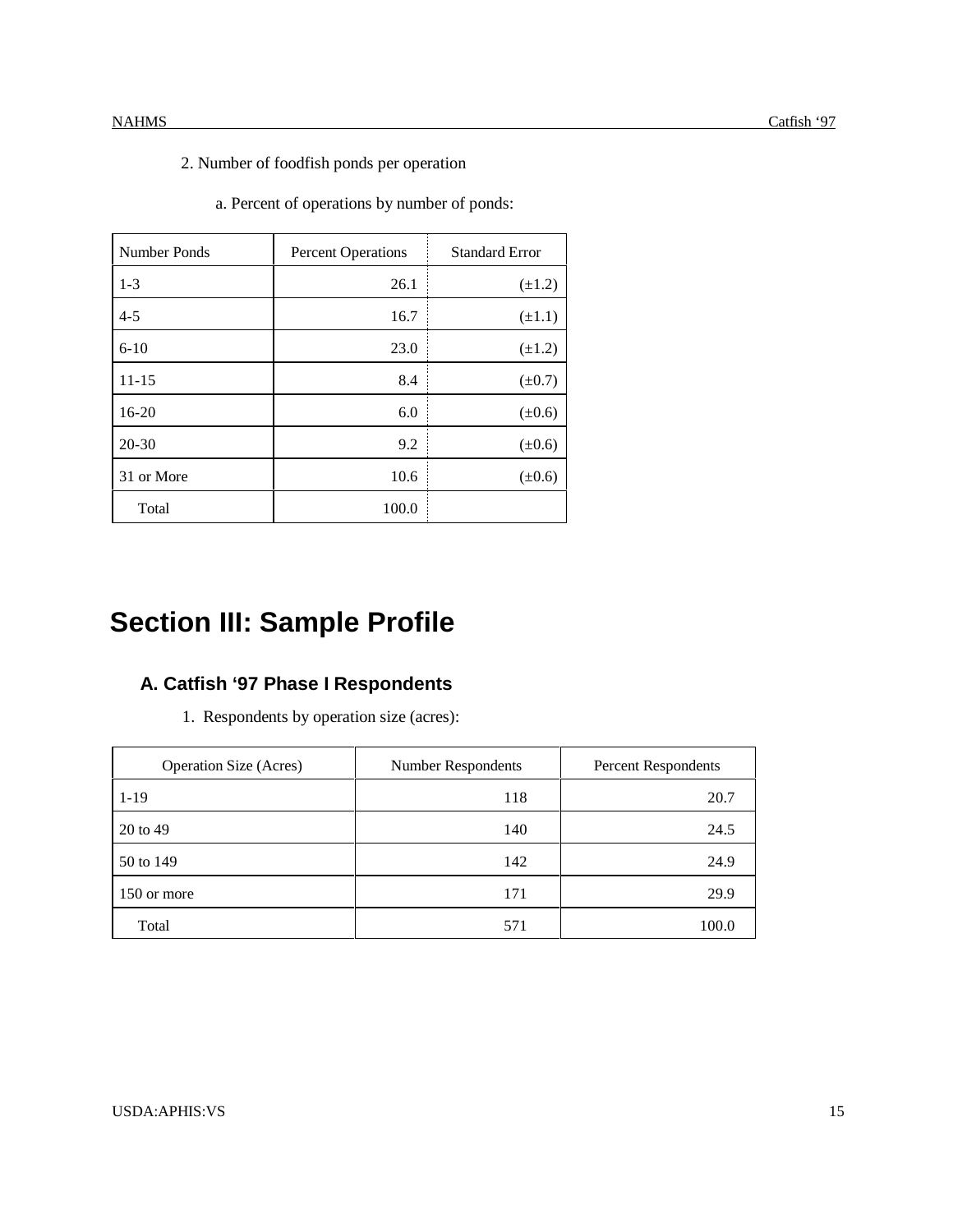## **Section IV: Selected USDA Catfish Population** Estimates<sup>1</sup>

### **A. Population estimates for the four states\* surveyed with National comparisons**

|                                                                                                   | <b>Population Estimate</b> |               |  |
|---------------------------------------------------------------------------------------------------|----------------------------|---------------|--|
| <b>Population Parameter</b>                                                                       | Four States*               | National      |  |
| Number of operations on January 1, 1997                                                           | 893                        | 1,302         |  |
| Water surface acres intended for foodsize fish production<br>from January 1 through June 30, 1997 | 138,000                    | 145,265       |  |
| Water surface acres used for production from January 1<br>through June 30 (1997 estimate)         | 165,800                    | 177,360       |  |
| Foodsize fish sales in 1996                                                                       | \$381,898,000              | \$396,907,000 |  |
| Total sales in 1996                                                                               | \$406,841,000              | \$424,447,000 |  |
| Alabama, Arkansas, Louisiana, and Mississippi.                                                    |                            |               |  |

1. Number of operations, water surface acres, and sales:

<sup>&</sup>lt;sup>1</sup> NASS, Agricultural Statistics Board, USDA Catfish Production, 4/28/97.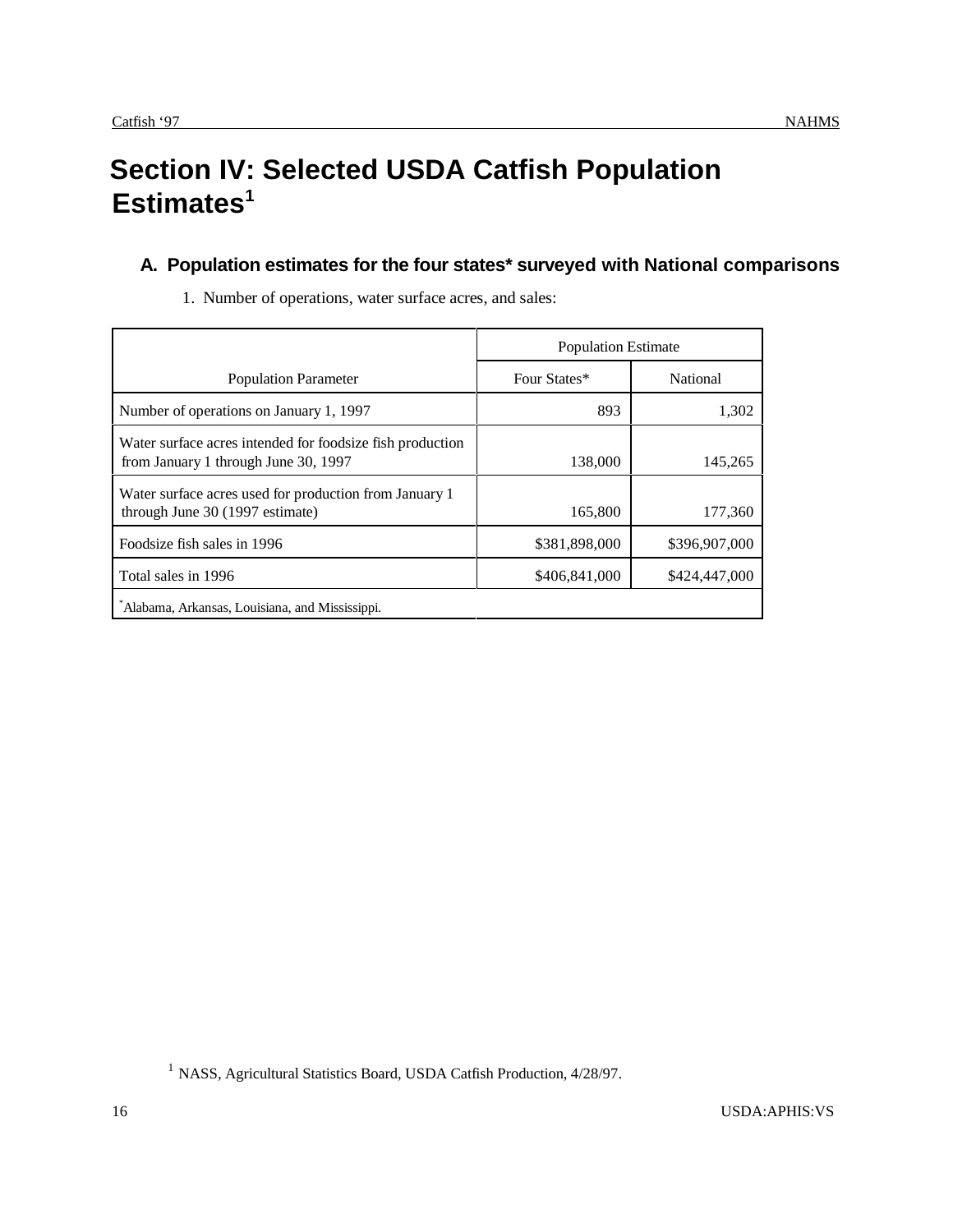### **National Animal Health Monitoring System (NAHMS): Background**

The Animal Industry Act of 1884 directed the Animal and Plant Health Inspection Services' (APHIS) predecessor, the Bureau of Animal Industry, to "collect such information...as shall be valuable to the agricultural and commercial interests of the country." The Bureau effected this mandate to eradicate diseases such as bovine contagious pleuropneumonia. Hog cholera, bovine brucellosis, tuberculosis, and pseudorabies were more recent targets.

In the mid-1970's, the National Academy of Science sparked APHIS to reassess its responsibilities toward the industry's information needs in light of the modern food animal industry that is affected by such issues as world trade, product safety, and product quality. APHIS identified the need for proactive information to become even more timely, accurate, and user-friendly in the latter quarter of the 20th century than it had been in 1884. The Agency recognized its responsibility to collect and provide information beyond the existing level. Veterinary Services' (VS) network of federal veterinarians; their knowledge, training, and locations across the U.S.; and their collaboration with State animal health officials brought the monitoring program to VS.

NAHMS makes use of existing data by compiling statistics and information and serves as the impetus for federal, state, industry, and university collaboration to gather fresh information to fill data gaps. Through national studies such as the Catfish '97, these multi-disciplinary resources gather data and generate descriptive statistics on animal health, productivity, and management. By 1997, a total of 41 states had participated in at least one of NAHMS national studies with on-farm data collection:

| # Producers                                                       | U.S. Population<br>Represented by Core Data |
|-------------------------------------------------------------------|---------------------------------------------|
| 1,661                                                             | 95% swine                                   |
| 1990-91 National Dairy Heifer Evaluation Project (NDHEP)<br>1.811 | 78% milk cows                               |
| 2,539                                                             | 100% cow/calf operations                    |
| 3.214                                                             | 85.8% cattle on feed                        |
| 1.661                                                             | 91% hogs                                    |
| 2,542                                                             | 83% milk cows                               |
| 5,174                                                             | 100% sheep in 48 states                     |
| 2.713                                                             | 86% beef cows                               |
| 571                                                               | 96% foodfish sales                          |
|                                                                   |                                             |

For more information about Catfish '97 or other NAHMS projects, please contact:

Centers for Epidemiology and Animal Health USDA:APHIS:VS, attn. NAHMS 555 South Howes Fort Collins, CO 80521 E-mail: NAHMS\_INFO@aphis.usda.gov Web Page: http://www.aphis.usda.gov/vs/ceah/cahm